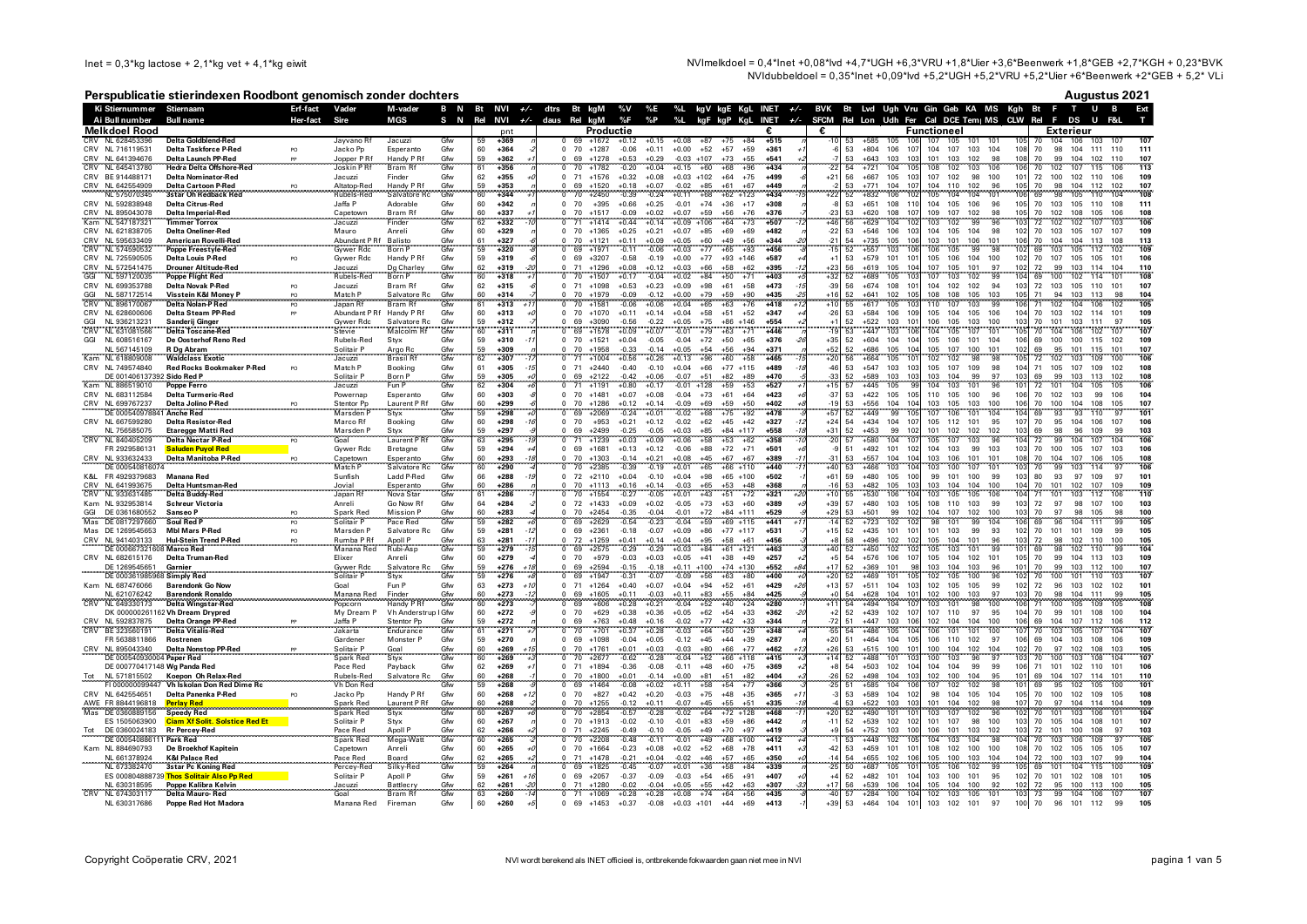$\ln e$ t = 0.3\*kg lactose + 2.1\*kg vet + 4.1\*kg eiwit

NVImelkdoel = 0.4\*lnet +0.08\*lvd +4.7\*UGH +6.3\*VRU +1.8\*Ujer +3.6\*Beenwerk +1.8\*GEB +2.7\*KGH + 0.23\*BVK NVIdubbeldoel = 0.35\*lnet +0.09\*lvd +5.2\*UGH +5.2\*VRU +5.2\*Uier +6\*Beenwerk +2\*GEB + 5.2\* VLi

### Perspublicatie stierindexen Roodbont genomisch zonder dochters

**Augustus 2021** Ki Stjernummer Stjernsom Erf-fact Vader M-vader B N Bt NVI +/- dtrs Bt kgM %V %E %L kgV kgE KgL INET +/- BVK Bt Lvd Ugh Vru Gin Geb KA\_MS Kgh Bt F T U B Ext Ai Rull numher **Rull nam**  $S$  N Rel NVI  $\pm$ /. daus Rel kgM %F %P %L kgF kgP KgL INET +/- SFCM Rel Lon Udh Fer Cal DCE Tem| MS CLW Rel F DS U F&L Melkdoel Rood  $nnt$ Productio £ £ **Eunctioneal** Exteriour Sudena Roderich **Kam NL 667959220 Sudena Rode**<br>GGI DE 0541006776 Sfh Sailor PP Gfw  $1259$  $69 + 1287 + 0.08$  $+0.10$  $+0.07$  $+65$  $+56$  $165$  $+386$ +559 104 103 105 101 103 69 102 104 110 Gonzales **Rubico** 106<br>103  $\overline{G}$  $\frac{18}{107}$  $\frac{55}{93}$  $50$  $1258$ 69 11666  $0.14$  $+0.11$  $-0.06$  $+61$  $-71$  $+70$  $AA0$ 62  $+548$ 102  $\overline{10}$ 104 101  $101$  $70^{\circ}$ 101 101 105  $100$ DE 000770995410 Dykster 3star Ruw Toronto Red Altaton-Red Benz Gfw 59 +258 0 69 1998 0 35 0 10 10 00 154 162 191 1395  $+26$ 51 +485 101 105 103 107 104 104 101 69 100 105 110 98 105 DE 000362351685 Soli-Red P Solitair P Styx<br>Mega-Wat Gfw 59  $+257$  $-0.47 - 0.25 - 0.04 + 83 + 81 + 133$  $44c$ 52  $+440$  101 96 97 105 100 99 100 69 97 99 108 101  $104$ 69 +3026  $+546$ DE 00000E00100  $\frac{1}{0.16}$   $\frac{100}{0.02}$   $\frac{100}{0.02}$  $105$  $\frac{1}{2}$ Who Boston  $\alpha$  $50$  $.257$  $0.15$  $-0.51$  $\overline{\phantom{a}}$ . od  $.201$  $\overline{51}$  $.670$  $102$  $104$  $0<sup>2</sup>$  $^{ca}$  $102.107$ CRV NL 725479538 Delta Jakarta-Red  $65$  $0.73 +1273 -0.22 +0.06 -0.02 +36 +51 +56$  $109$   $105$   $104$   $98$  $\frac{10}{107}$  $\frac{33}{73}$  98 103 108 103 Rosebud Potter P Gfw  $+256$  $+302$ 60 +395 104 104 106  $\overline{12}$ DK 000000261152 Vh Marsden Mac Red Marsden P  $0.69 + 1804$  $-0.45$   $-0.06$   $+0.03$   $+36$   $+59$   $+85$   $+343$  $+2:$ 52 +508 105 104 103 106 103 101 102 98 101 107 100 103 Gfw 59  $+255$ 69 CRV NL 667554830 Caudumer Lifesaver-Re Rocky  $54 + 652$  $104$ -16  $103 - 100 - 100$  $112$ Gh  $+255$  $+0.43 +0.33 +0.11 +37$  $+29 +11$  $+200$  $-24$ 106 105 70 104 107 115 Flixer 61  $70$  $+41$ 104 CRV NL 677420262 Delta Jabido-Red Malcolm Rf Wisent Rf  $0$  72 +1574 +0.13 +0.11 +0.00 +83 +67 +72 +471 60 +218 103 102 104 99 102 93 102 73 103 107 105 103 Gfw 65  $+254$  $-46$ 106 Gywer Rdc  $-0.18$   $-0.14$   $-0.04$   $+61$   $+50$  $+19$  $52 + 536 + 105 + 101$  $109$  100 100  $101$ NL 643222007 K&I Oh Kanier Stvx Gfw 59  $+253$  $+1773$  $+77$  $+356$  $106$ 69 99 109 105 Mas DE 0362097590 Grando Ree  $-0.39$   $-0.07$   $+0.04$   $+69$   $+81$   $+117$  $99 106 99 100$ Gywer Rdd Mission Gfw 59  $+252$  $0.69 +2471$  $+512$  $+3.$  $52 + 400$ 99 100 101 70  $94$ 100 106  $10<sup>7</sup>$ 101 FR 007257676575 Pinot Red 99 Santorius Salvatore Rc Gfw 61  $+252$ 0 71 +2488 -0.49 -0.14 -0.01 +59 +74 +112  $+461$  $-20$ 53 +400 103 104 102 99 105 96 70 104 103 108 96  $10<sub>4</sub>$ DE 001406356596 Vox Say Red Pp Solitair P Abi Red Pp Gfw 59  $+252$ 0 69 +1999 -0.42 -0.13 -0.08 +47 +58 +83  $+361$ 52 +579 102 101 103 101 100 100 104 69 99 103 112 102 108 NI 628758121 Lowlands Gearbox-Re letski Danno 63  $+252$ +857  $-0.01$  $+0.00 + 0.00$  $+37$  $+31$  $+39$  $57$  $+584$ 108  $10<sub>4</sub>$ 105 104 101  $\sqrt{98}$ 108 72 105 107  $110$  $71$  $\Delta$ noll P ED 000060915266 Oppl Red B Myway Gfw  $60 .250$  $0.60$ ,  $0.002$ ,  $0.00$ ,  $0.00$ ,  $0.00$ ,  $0.00$ ,  $0.00$ ,  $0.00$ ,  $0.00$ ,  $0.00$ ,  $0.00$ ,  $0.00$ ,  $0.00$ ,  $0.00$ ,  $0.00$ ,  $0.00$ ,  $0.00$ ,  $0.00$ ,  $0.00$ ,  $0.00$ ,  $0.00$ ,  $0.00$ ,  $0.00$ ,  $0.00$ ,  $0.00$ ,  $0.00$ ,  $0.00$ ,  $0.0$  $10$ 53 +401 103 101 100 99 97 100 102 70 103 104 110 98  $10<sup>2</sup>$ GGI NL 576852597 Caudumer Solitair P Salvatore R Balisto  $Gfa$ 63 +250  $0$  72 +2057 -0.24 -0.08 +0.00 +67 +66 +94 +440  $+20$ 57 +513 100 101 101 108 100 101  $103$ 72 99 101 109  $^{\circ}$ 104  $-0.24 +0.01 +59$  $52$  $102$  $106 - 103$  $100$  $102$ NI 685819841 Vicetoin K&I Choet Red Gywer Rd Salvato  $C<sub>1</sub>$ EQ  $.25$  $69 + 2544$  $\sqrt{5}$  51  $+65 +117$  $.426$  $AAQ$  $105$ 104  $\alpha$  $70^{\circ}$  $0<sup>6</sup>$ 106 112  $\sim$ NI 653230250 **American Whisper-Red** Rosebud **Balisto** Gfw 65  $+250$  $0.72 +833 -0.04 +0.13 -0.04 +34 +42 +34 +254$  $-16$ 60 +454 103 105 110 99 105 101 106 72 99 102 110 105 108 Hul-Stein Simplist P-Red  $\frac{71 + 1505 + 0.00 + 0.10}{72 + 892 + 0.13 + 0.11}$   $\frac{0.01 + 67 + 64}{0.01 + 52 + 42}$  $\frac{104}{109}$   $\frac{103}{108}$   $\frac{97}{102}$   $\frac{99}{98}$ CRV NL 699059196<br>Kam NL 682788478 Jim P Apoll P Gfw  $\frac{63}{64}$  $+249$  $+68$  $+42$  $\overline{A}$ 57  $+262$  103 101 104 72 102 101 110  $95$ 105  $\frac{100}{40}$  $\sim$  $\sim$  $.502$  $\frac{1}{50}$  $\sim$  $A - - -1$  $53 + 461 + 101 + 101$  $99 - 102 - 103 - 100 - 101 - 70 - 98 - 105 - 100 - 100$ GGI NI 754980711 Mannich Manana Red Mega-Watt Gfw  $60 +247$ 1 69 12066 021 000 1005 171 165 199 1445  $107$ AWE DE 1406196119 Mhd Six Red PP Et Solitair P **Born P**  $Gfa$ **FQ**  $+247$  $+25$  $52 + 363 + 102 + 102$ 106 108 98 104 103 69 101 101 107 97  $103$ DE 000361892225 Guano Red Gymrae Rdd Rretagne  $C<sub>1</sub>$  $50$  $1247$ **60 12255**  $\overline{0}$  $\overline{4}$  $0.15 - 0.02 + 52 + 65 + 101$ 1406 "ል"  $-4772 - 104 - 105$ 99 106 99 99 101  $69$ 99 104 107  $100$  $104$ NI 593790865 Poppe Fire Swingman Red Born P Gfw 59  $+246$ 0 69 +1710 +0.15 +0.23 +0.01 +91 +39 +79 +375  $\mathbb{R}^2$  $52 + 436 + 106 + 100$ 104 99 100 99 100 69 103 104 112 103 109 NI 715951677 Livington Rf Incentive Rf  $Gfa$  $64$  $+817$   $+0.55$   $+0.13$   $+0.04$   $+86$   $+41$  $\overline{4}$  $60 + 340 + 103 + 102$  $108$   $102$   $98$   $100$  $102$  $rac{108}{103}$ Delta Jumbo-Red  $+246$  $72$  $AA1$  $+361$ 73 96 100 106 102 CRV NI 643250534  $-0.11$   $+0.13$   $+0.01$   $+38$   $+51$  $\frac{1000}{54}$  +636 103 101  $\frac{188}{102}$  100  $\frac{105}{105}$  98  $106$   $70$   $103$   $104$   $105$  $109$ Delta Defender-Reg  $60$  $+246$  $0.70 - 1081$  $+50$  $+304$  $\frac{1}{105}$ Larry Rf Esperanto Gha  $-36$ CRV NI 948855665 Schreur Macho PP-Red  $0.71 + 1959 - 0.07 - 0.04 + 0.04 + 80 + 66 + 93$  $103$   $103$   $107$   $102$   $102$  $101$ Match P Ann Red Pn Gfw 60  $+245$  $+467$ 53 +415 99 103 71 95 104 105 98  $\frac{54}{57}$   $\frac{+625}{+614}$   $\frac{100}{107}$   $\frac{107}{105}$  $\frac{106}{107}$   $\frac{100}{103}$   $\frac{103}{98}$   $\frac{104}{99}$  $\frac{103}{103}$  72 101 103 116 GGI DE 0540581160 Pacific Red Pace Red ibel. 62  $+245$  $0$  71 +2028 -0.61 -0.26 +0.03 +28 +46  $+95$  $+276$ 99 109 Gfin NL 667554878 110  $+245$  $+0.09$  $+0.11$  $+37$  $+3$ **Caudumer Airport** Jacuzz **Rocky** Gfw 62  $+650$  $+0.15$  $+39$  $+24^{\circ}$ CRV NL 562602229 Delta Pitcher-Red  $63$  $0.72 +974 -0.02 +0.17 +0.02 +42 +51 +46 +311$  $-23$  $56 + 414 + 104 + 105$ 107 109 101 101 104 72 100 103 104 103 Jetstream Potter P Gfw  $+244$  $10<sup>2</sup>$ DK 000000261315 Vh Don Red Deeksrc  $+0.10 +0.10 +0.09 +52 +44 +52$  $51 + 641$  101 105  $105$  103 102 101 106 Vh Don Rec Gfw 59  $+244$  $69$  $4966$  $+305$  $+11$ 69 102 102 103 100 102 Dreamboy NI 688600604 K&I Rm Kroky Red Spark Red Gfw 60  $1243$  $\frac{1}{70}$  $+3129$  $\sqrt{2}$  $-0.37$  $+0.05 +68 +70 +148$  $52$  $+332$  $-101$  $\overline{10}$ 103  $102$ 100 97 102 70 99 105  $-114$  $105$  $63$  $+0.28$   $+0.15$   $+0.09$   $+66$   $+46$   $+49$ 97 97 105 102 104 CRV NI 882638171 Wilskracht Warhero-Red Goal Bram Rf Gfw  $+243$  $0, 71$ +898  $+342$  $-45$ 57 +484 103 103 72 101 106 110 106 110 GGI DE 0123611040 Hah Sandro P Solito Red Pace Red Gfw 59  $+243$ 69  $+1275$   $+0.02$   $-0.01$   $-0.09$   $+59$   $+45$  $+50$  $+323$ +526 103 103 99 101 102 107 105 69 98 104 118 99 109 DE 001406200064 Che Pen Ped B **Dought Dr** Apoll I  $.545$  $71.3457$  $0.22$  $0.01 - 20 - 62 - 100$  $.572$ rear<br>Ea  $507$  $702$  $-10$  $10<sup>2</sup>$  $\overline{100}$  $102$  $-101$  $-112$ **10E**  $C4.$ ĕ.  $0.65$ ີດາ  $00<sup>2</sup>$ ER 005945698669 Ok Hob Red  $Gfa$  $60 1242$ 134 AN 034 200 300 AO 09 213 150  $+30$ 52 +587 104 103 106 104 100 98 100 69 97 102 108 99  $10<sub>3</sub>$  $+323$ DE 000541221693 Flags Holsteins Weber Arthu Altaton-Red Manana Re Gfw 58  $+242$  $\sim$ 68 +1653 -0.15 -0.18 +0.09 +59 +42 +84 +321  $+20$ 51 +442 104 104 106 105 104 97  $101$ 69 98 101 109 100 104  $V_{\rm{max}}$  $.34 - .15$  $106$   $107$   $102$  $\frac{1}{108}$ NI 967305660 Croonibo Poliour Anrel Jetset  $C<sub>6</sub>$  $64$  $.242$  $72$  $0.03 + 61$  $+272$ 59 1276 107 10  $\alpha$  $105$  73 98 103 108  $\overline{10}$ 71 100 106 106 NL 634309966 Rhala Re Blues Red Salvatore Rc Salsa Rc Gfw 62  $+241$ 0 71 +2875 -0.62 -0.36 +0.06 +60 +63 +138 +426  $-24$ 56 +292 102 104 103 100 102 97 102 99 104 GGL NL 574040974 Drouper Riko Red Born P Pat-Red  $Gfa$  $63$  $1241$ 72 12013 133 111 103 156 161 189  $+394$  $\mathcal{A}^*$ 54 +522 103 102 103 100 98 101 102 71 102 102 110  $^{0}$ 106  $73 -$ Nova Sta Potter 1241  $\frac{1}{1841}$   $\frac{1}{1031}$   $\frac{1}{1020}$   $\frac{1}{1011}$  $+66 + 48$  $-48$  $\frac{51}{59}$   $\frac{151}{216}$   $\frac{105}{105}$  $103$  $104$  $107$  $\frac{55}{97}$ ∵ăż  $103$  $100 - 102$ 106 103  $105$ Gfw  $65$  $73$  $+350$  $106$   $105$   $100$   $98$ DE 000361985919 Gary-Red Gfw 59 0 69 +2596 -0.76 -0.39 -0.02 +34 +51 +116 +315  $-23$ 51 +566 103 105 101 69 103 104 111 99 107 Gywer Rdc Styx  $+241$ CRV NL 664899055 Delta Jumpstone-Red<br>GGL DE 0362036320 Hin Sorelio P Moutard Wisent R Gfw 63  $+241$  $0.71 +208 +0.40 +0.28 -0.05 +43 +31$  $+219$  $\mathcal{L}$ 57 +539 107 107 102 103 104 96 103 73 100 104 107 104 106 +5 DE 0362036320  $-100$ - 98 Solit **Gymnas** Gfw 59  $+240$ 69  $+1954$  $-0.36$  $-0.11$  $-0.02$  $+51$  $\overline{1}$ - 65  $+375$  $53$  $+595$ 102  $\overline{10}$ 103  $701$ 103  $\overline{70}$ 102 104 108  $\overline{100}$ 105 FR 008069815345 Odalis Red Apoll P Gfw  $60$  $0$  70 +1533 -0.07 -0.02 -0.05 +62 +53 +65  $53 +489 +103 +104$  $103$   $102$   $102$   $99$  $101$ 70 96 99 111 96  $102$  $+240$  $.267$ CRV NL 572642590 Delta Robocop-Red .<br>Faithfu  $+0.21 +0.10$  $-0.03 +62 +43$ 105  $102$  $102$ Healer Gfw  $60$  $+240$  $+917$  $-40$  $+219$ 53  $1.113$ 103 105 102 100  $70$ 99 102 109  $103$ 106 Quatropoint Red Hot Ferryl  $1053$  $1018 - 002 - 84$ **TER**  $-520$  $\frac{1}{102}$  $10<sup>2</sup>$  $101$  $100 - 101$  $103 - 105$  $108$ 107 Kam NI 589829340 **Rolleto**  $61$  $.229$  $70$  $+803$  $AA$  $+38$ ...<br>04  $\overline{70}$ Popcorn  $Gfa$  $+26/$  $+21$ CRV NI 033080011 Delta Ravel Red Armada Rf  $Gfa$ 62 +239  $0$  71 +1007 +0.24 +0.04 -0.10 +67 +40 +37  $-10$ 55 +386 104 101 108 101 103 99  $103$ 71 102 104 110 105  $10<sub>9</sub>$ Jeremy +316 NL 665389463 102 73 104 104 104 103 Delta Jakarta-Red Livington R  $64$  $+238$  $0$  72 +1267 +0.08 +0.06 +0.03 +64 +51  $+61$ 60 +386 104 102 106 103 101 101 106 Lexus Gfw  $+362$ NI 610761072 Dykster 3star Dylan Rec Altatop-Re  $.229$  $60 - 1145$  $.002$  $.011$  $0.04$  $\overline{15}$ ۰. . .  $.56$  $.52.$ ÷.  $1000$  $\frac{1}{202}$ - 12  $\frac{1}{102}$  $10<sup>2</sup>$  $102$  $102$  $\sim$  co  $102$  $10<sub>E</sub>$  $100$  $-20$ CRV NL 681720518 Lowlands Comrade-Red Magister  $\frac{50}{59}$  $0.69 +1401 -0.16 +0.02 +0.00 +47 +52 +64$ - Es 53 +466 104 103 106 107 102 103 102 70 102 106 107 104 Powernan Gfw  $+238$  $+331$  $10<sub>2</sub>$ K&L DK 04165102591 Vh Dent Don Red  $104$ Vh Anderst up I Fageno<br>Pat-Rec 62  $+237$ 71 +1446  $-0.19$  $-0.03 + 0.09 + 46 + 49$  $+75$  $+320$ 56  $+621$  103 104 104 100 102 96 71 100 103 102 100 102 60  $+1326$  $-0.07$  $+62$  $52$  $+532$ 102  $102$  $10<sub>6</sub>$ FR 004242832228 Omix Red  $10:$ 102 97 CRV NL 763982935 Delta Snooker G-Force 105 101 101 99 104  $\alpha$ **Filou Rdc** Gfw 67  $+237$  $0$  72 +1316 -0.29 +0.05 +0.07 +31 +52 +67  $+298$  $\pm 2$ 60 +364 99 105 80 100 104 109 107 109  $F_{\text{ntitle}}$ CRV NL 655744690 Delta Capatourn Res Moroon  $C4.$  $\mathbf{c}$  $.227$  $\sqrt{2}$  $3A_1$   $3C_1$   $A_2$   $A_3$   $A_4$   $A_5$   $A_6$   $A_7$   $A_8$   $A_9$  $.64$  $.202$  $\alpha$  $57$  $100 - 106 - 104 - 106 - 104 - 101 - 100$  $102.72.104.107.110.102$  $100$ Delta Capetowirt<br>Delta Petten Ped  $10.24$   $10.01$   $10.04$ NI 042070107  $N_{max}$  $M<sub>2</sub>$  $\frac{50}{64}$  $\frac{1}{20}$  $\overline{132}$ - 25 Ěά  $.266$  $\frac{1}{105}$ - 167  $104$  $\frac{1}{200}$  $105 - 72$  $C<sub>5</sub>$  $.226$  $.1022$  $.252$  $10<sub>E</sub>$  $\sim$  $0<sup>o</sup>$  $102 - 102$  $107$  $100$ CRV NL 683700083 De Riesberge Jeffe P-Red Moutard Fun P Gfw 63 +236  $0.71 + 130 + 0.57 + 0.27 + 0.00 + 53 + 27 + 6 + 224$  $AB$ 57 +580 106 105 101 104 103 94 104 73 104 105 111 105 110  $\mathbf{R}$  $\mathcal{L}$  $\overline{1}$  $\frac{99}{108}$  104 98 99 DE 000362441012 Good Red 59  $+235$ 69 +2954 -0.66 -0.30 +0.06 +58 +72 +141 +459  $-28$ 51 +440 100 100  $103$ 69 102 105 107 101 Gywer Rd Styx Gfw 106 Tot Rocky  $+0.09$ ∽ลัล 107 **NIL 671000040 Dontohook Andy Por**  $C<sub>6</sub>$  $64$  $.225$  $72 + 1185$  $+0.32$  $-0.01 + 83 + 51$  $+53$  $59$  $+322$  $\overline{100}$ 104 73  $00$  $104$  $707$ . 200 ER 002716161442 Boatel Red Colbrott King M. Charl  $61$  $0.91$   $0.000$   $0.15$   $0.000$   $0.000$   $0.000$   $0.000$   $0.000$   $0.000$   $0.000$   $0.000$   $0.000$   $0.000$   $0.000$   $0.000$   $0.000$   $0.000$   $0.000$   $0.000$   $0.000$   $0.000$   $0.000$   $0.000$   $0.000$   $0.000$   $0.000$   $0.000$   $0.000$  $^{\circ}$ E4 629 107 102 105 104 105 98 102 71 101 102 112 102 Algeba Red  $.225$  $.277$ 100 CCL DE 0917262455 Museu PR  $0.60$   $0.202$   $0.200$   $0.01$   $0.01$   $0.00$   $0.00$   $0.00$   $0.00$   $0.00$   $0.00$  $-61$  $51.198.00$   $60.101$  $105 - 109 - 105 - 102$  $104$  60 05 07 102 100  $100$ Moredon P  $C4.$ **EQ**  $.224$  $.297$ DE 000362044156 Maga Red  $\frac{153}{102}$   $\frac{35}{71}$ Match P Gha  $60$  $1.224$ 10 1635 101 100 100 100 100 170  $1357$  $+26$ 52 1353 102 105 106 104 102 96 98 102 108  $\overline{102}$  $52 + 541 + 104 + 103$  $103$  99  $106$  102 DE 000360964649 Dave-Red P Syson P  $60$ 194 FR1 021 2004 RD 8RD 1002 07 07 0  $+11$  $101$ 71 95 99 112 97  $10<sub>2</sub>$ My Dream P Ghar +234 +325  $\cdot$ 2 NL 742757273 Hunter K&I Wilder Space P 0 71 +1559 -0.62 -0.09 +0.02 +9 +47 +73 +234 109 103 99 96  $105 - 72$ Pace Red Anoll P Gfw 62  $+234$  $+11$ 54 +725 102 105 92 100 107 99 101 CRV NL 596688570 Delta Magnifier-Red  $G<sub>0a</sub>$ Mandela R  $Gfn$  $63$  $+234$  $1339$   $1016$   $1016$   $1013$   $199$   $126$   $113$  $+171$  $\mathcal{F}_{\mathcal{F}_{\ell}}$ 57 +579 106 11 106 111  $102 - 101$  $102 - 73$  $\overline{97}$  $104$ 106  $102$  $104$ Adv NL 576883991 Bouw Asterix auan<br>Alaska Red **Rubicon**  $Gfa$  $\frac{80}{61}$  $1233$  $0.71 + 1655 - 0.28 - 0.13 + 0.06 + 46 + 47$  $-81$  $1314$  $51 + 405 + 101 + 104$  $102$   $102$   $103$   $95$  $102$  $71$  101 103 110 102  $\frac{1}{107}$ CRV NL 565715777  $+189$  $+0.85$  $-0.13 +80$  $+503$  $104$  $103$  $104$   $102$   $103$  $104$ Delta Sagamore P-Red **Brasil Rf**  $+233$  $+0.24$  $+27$ 55 99 70 103 104 110 108 Popcorn Gfw  $+278$  $102$ 002238144229 Pavel Re Gfw  $+0.03$  $-0.12$  $-0.02 + 78$  $+75$ ू<br>दर  $+388$  $-100$  $104$  $101 - 101$  $71$ - 67  $+1689$  $+28$ 106 101 112 Simplicity Salvatore 61  $+231$  $-49$ GGI DE 0362457229 Solist PP  $0.69 + 1569$  $-0.10 + 0.02 + 0.14 + 60 + 58 + 85$  $52 +419$  97 101 103 105 103 102 104 70 104 103 110 103  $109$ Solitair P Gfw 59  $+230$  $+389$  $+14$ AWE NL 686833943 Hul-Stein Albada-Red  $0$  71 +1923 -0.51 -0.12 -0.06 +34 +57 53 +506 103 104 102 100 105 102 102 71 99 103 108 100 Alaska Red  $+81$ 104 Atwork Gfw 61  $+230$  $+329$  $-22$ - 71  $50.111$ Ě,  $.504$ - 18  $102 - 102 - 100$  $\frac{1}{102}$  $105 - 70$ -33  $C<sub>1</sub>$  $.220$  $.2050$  $0.70$  $.57.$  $100$  $101$  $102$  $100$ NL 594341309 Sioux R Dg Pargo-Red  $61 +229$  $0.71 + 2090 - 0.40 - 0.18 + 0.01 + 52 + 56 + 96 + 368$ 55 +438 103 101 103 102 101 98  $103\overline{71}$  99 100 108 100 Argo Rc Entitle  $Gfa$  $104$ FR 005502577973 Pop Red Santorius Pat-Red Gfw 61  $+229$  $\begin{array}{ccccccccc} 0 & 71 & +1558 & -0.40 & -0.11 & -0.03 & +31 & +45 & +68 \\ 0 & 71 & +1558 & -0.40 & -0.11 & -0.03 & +31 & +45 & +68 \\ 0 & 69 & +1628 & +0.01 & +0.11 & +0.11 & +74 & +69 & +85 \end{array}$  $+270$  $53 + 476 + 105 + 106$ 105 106 107 102 106 96<br>98 103 107 103 99 102  $99$ 70 101 105 114 99 108 DK 000000261166 Vh Me Mr Pred Vh Stakkehave Vh Anderstrup I GM  $59$ -šī  $+201$  $100 69 103$ 102  $+46$ 101 106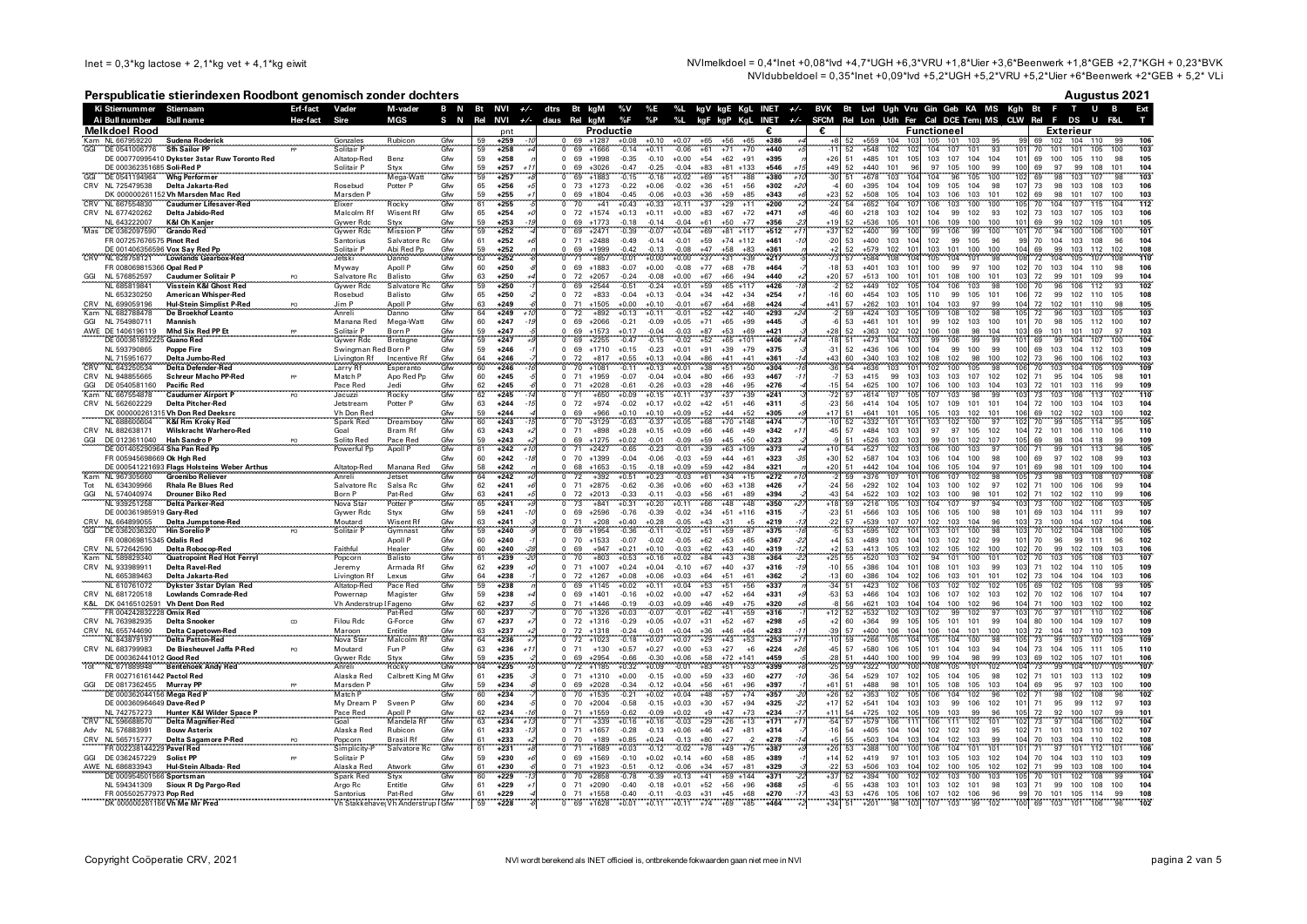NVImelkdoel = 0,4\*lnet +0,08\*lvd +4,7\*UGH +6,3\*VRU +1,8\*Uier +3,6\*Beenwerk +1,8\*GEB +2,7\*KGH + 0,23\*BVK NVIdubbeldoel =  $0.35$ \*Inet +0.09\*Ivd +5.2\*UGH +5.2\*VRU +5.2\*Uler +6\*Beenwerk +2\*GEB + 5.2\* VLi

## Perspublicatie stierindeven Roodhont genomisch zonder dochters

|            |                                            | Perspublicatie stierindexen Roodbont genomisch zonder dochters |          |                                       |                               |            |                              |                           |                                         |                    |                    |                    |                                      |                                   |                           |                | Augustus 2021                                                                                                                                                                                                                          |
|------------|--------------------------------------------|----------------------------------------------------------------|----------|---------------------------------------|-------------------------------|------------|------------------------------|---------------------------|-----------------------------------------|--------------------|--------------------|--------------------|--------------------------------------|-----------------------------------|---------------------------|----------------|----------------------------------------------------------------------------------------------------------------------------------------------------------------------------------------------------------------------------------------|
|            | Ki Stiernummer Stiernaam                   |                                                                | Erf-fact | Vader                                 | M-vader                       | B N        | Bt<br>NVI                    | $+/-$                     | dtrs<br>Bt kgM                          |                    | %V                 | %E                 |                                      | %L kgV kgE KgL INET $+/-$         |                           |                | BVK Bt Lvd Ugh Vru Gin Geb KA MS Kgh Bt<br>т<br>U                                                                                                                                                                                      |
|            | Ai Bull number<br>Melkdoel Rood            | Bull name                                                      | Her-fact | Sire                                  | MGS                           | S N        | Rel<br><b>NVI</b>            | $+/-$<br>nnt              | daus Rel kgM                            | Productie          | %F                 | %P                 | %L                                   | kgF kgP KgL INET $+/$             | €.                        | €              | SFCM Rel Lon Udh Fer Cal DCE Tem MS CLW Rel F DS U<br>F&L<br>Functioneel<br>Exterieur                                                                                                                                                  |
| GGI        | DE 0540308891                              | Passage                                                        |          | Pace Red                              | Armou                         | Gfw        | 62<br>$+228$                 |                           | $\mathbf 0$                             | $+1903$            | $-0.33$            | $-0.19$            | $-0.06$<br>$+52$                     | $+49$<br>$+81$                    | $+334$                    | $-29$          | 54<br>$+552$<br>105<br>104 101<br>101<br>10 <sub>1</sub><br>72<br>101<br>103<br>109<br>105                                                                                                                                             |
|            | DE 000124104227 Atoll Red                  |                                                                |          | Altatop-Red                           | Styx                          | Gfw        | 59                           | $+228$                    | 69                                      | $+2043$            | $-0.75$            | $-0.28$            | $-0.05$<br>$+14$                     | $+45$<br>$+88$                    | $+240$                    | -50            | 52<br>$+577$<br>103<br>10<br>104<br>106<br>104<br>100<br>106<br>69<br>101<br>106<br>109<br>100<br>106                                                                                                                                  |
|            | NL 623148909                               | <b>Bosma Ramses Red</b>                                        |          | <b>Mission P</b>                      | Debutant                      | Gfw        | 63                           | $+227$                    | 72<br>$\Omega$                          | $+1906$            | $-0.12$            | $-0.11$            | $+0.12$<br>$+73$                     | $+57$<br>$+99$                    | $+417$<br>$+304$          | $+54$          | 10<br>99<br>$+290$<br>101<br>103<br>104<br>107<br>104<br>93<br>72<br>99<br>100<br>103<br>57                                                                                                                                            |
| GGI<br>CRV | NL 619026280<br>NL 667554861               | <b>Bravour</b><br>Delta Jawline PP-Red                         |          | <b>Brasil Rf</b><br>Mingo P Rf        | Nugget<br>Laurent P Rf        | Gfw<br>Gfw | 64<br>61                     | $+227$<br>$+226$          | 72 +1106<br>70                          | $+573$             | $-0.04$<br>$+0.23$ | $+0.08$<br>$+0.26$ | $+0.00$<br>$+46$<br>$-0.09$<br>$+46$ | $+47$<br>$+50$<br>$+43$<br>$+18$  | $+278$                    | $-11$          | $+545$ 105<br>103<br>101<br>103<br>102<br>102<br>72<br>100<br>104<br>106<br>104<br>59<br>10<br>100<br>10<br>104<br>106<br>10 <sup>1</sup><br>53<br>$+228$<br>103<br>101<br>104<br>70<br>100<br>103<br>108<br>105<br>107                |
| CRV        | NL 680045117                               | <b>Stevie-Red Vd Perzikshoeve</b>                              |          | <b>Smiley Rf</b>                      | Atlantic                      | Gfw        | 63                           | $+226$                    | 71<br>$\overline{0}$                    | $+478$             | $+0.39$            | $+0.22$            | $-0.08$<br>$+55$                     | $+36$                             | $+15$<br>$+268$           | $-25$          | $+345$<br>104<br>101<br>106<br>57<br>105<br>106<br>103<br>103<br>72<br>104<br>106<br>101<br>104<br>103                                                                                                                                 |
|            | NL 580671906                               | <b>Red Rocks K&amp;I Juwel</b>                                 |          | Ju Red                                | Lexington                     | Gfw        | 62<br>$+225$                 |                           | 72<br>$\mathbf{0}$                      | $+2833$            | $-0.69$            | $-0.29$            | $+0.06$<br>$+50$                     | $+70$<br>$+136$                   | $+433$                    | $+6$           | 100<br>106<br>103<br>101<br>10 <sup>1</sup><br>71<br>56<br>$+498$<br>100<br>99<br>99<br>102<br>106<br>101<br>104                                                                                                                       |
| Dek        | DF 0540381912<br>DE 1306103660             | <b>PrÖbstings Global</b><br><b>Picker Red</b>                  |          | Gywer Rdc<br>Starello                 | Salvatore Rc<br>Adagio-P      | Gfw<br>Gfw | 59<br>59                     | $+225$<br>$+225$          | 69                                      | +2789<br>$+1587$   | $-0.75$<br>$-0.25$ | $-0.36$<br>$-0.03$ | $-0.05$<br>$+42$<br>$-0.10$<br>$+46$ | $+61$<br>$+122$<br>$+54$<br>$+62$ | $+375$<br>$+337$          |                | 52<br>$+438$<br>100<br>101<br>105<br>102<br>10 <sup>°</sup><br>70<br>101<br>106<br>111<br>99<br>100<br>110<br>$+322$<br>101<br>99<br>97<br>52<br>102<br>10 <sub>1</sub><br>70<br>101<br>106<br>105<br>111                              |
|            | CRV NL 671889900                           | <b>Bentehoek Faithful-Red</b>                                  |          | Anreli                                | Rocky                         | Gfw        | 64<br>$+225$                 |                           | $\mathbf 0$<br>72                       | $+902$             | $-0.12$            | $+0.17$            | $+29$<br>$-0.02$                     | $+48$<br>$+39$                    | $+269$                    | $-29$          | 106<br>106<br>103<br>59<br>$+556$<br>105<br>10 <sub>4</sub><br>100<br>102<br>73<br>98<br>103<br>106<br>101<br>104                                                                                                                      |
|            | NL 737228081                               | <b>Delta Platoon</b>                                           |          | Paloma By                             | Snowfever Cd Gfw              |            | 66                           | $+224$                    | 73<br>$\Omega$                          | $+1844$            | $-0.19$            | $-0.01$            | $-0.04$<br>$+63$                     | $+65$<br>$+80$                    | $+423$                    | $+30$          | 103<br>99<br>102<br>102<br>102<br>73<br>96<br>99<br>106<br>103<br>62<br>$+413$<br>99<br><b>qs</b><br>103                                                                                                                               |
|            | Kam NL 687475203                           | <b>Barendonk Topliner</b>                                      |          | Rody                                  | Fun P                         | Gfw        | 63                           | $+224$                    | 71<br>$\Omega$                          | $+873$             | $+0.64$            | $+0.15$            | $+0.00$<br>$+97$                     | $+45$<br>$+40$                    | $+400$                    | $+44$          | 100<br>102<br>104<br>58<br>$+314$<br>103<br>10<br>104<br>100<br>98<br>72<br>101<br>104<br>105<br>100                                                                                                                                   |
|            | NL 662498223<br>Kam NI 964835690           | Sietskeshoeve K&I Bs Lorenzo<br>Aalshorst Mads                 |          | <b>Brasil Rt</b><br>Moutard           | Debutant<br>Peak              | Gfw<br>Gfw | 65<br>$+224$<br>$+224$<br>62 |                           | 73<br>$\Omega$<br>71<br>$\Omega$        | $+527$<br>$+929$   | $+0.30$<br>$+0.02$ | $+0.31$<br>$+0.09$ | $+0.05$<br>$+50$<br>$-0.05$<br>$+43$ | $+46$<br>$+42$<br>$+38$           | $+28$<br>$+302$<br>$+274$ | $+7$           | 61<br>$+507$<br>103<br>10<br>101<br>104<br>103<br>97<br>102<br>72<br>104<br>103<br>106<br>101<br>105<br>$+521$<br>$10^{\circ}$<br>103<br>100<br>103<br>102<br>10!<br>72<br>104<br>102<br>106<br>103<br>106<br>56<br>104                |
|            | K&L FR 2215668248                          | <b>Okaidi Red</b>                                              |          | Maroon                                | Dover P                       | Gfw        | 62                           | $+222$                    | 71<br>$\Omega$                          | $+1228$            | $+0.05$            | $+0.04$            | $+0.03$<br>$+60$                     | $+48$<br>$+59$                    | $+341$                    |                | 98<br>102<br>106<br>56<br>$+381$<br>105<br>100<br>102<br>102<br>105<br>104<br>102<br>72<br>100<br>106                                                                                                                                  |
|            | BGA DE 0540669764                          | <b>Wifi Gh Flora Rec</b>                                       |          | Spark Red                             | Mega-Watt                     | Gfw        | 60                           | $+222$                    | $\Omega$<br>70                          | $+1706$            | $-0.41$            | $-0.21$            | $+0.13$<br>$+36$                     | $+40$<br>$+91$                    | $+267$                    | $-21$          | 53<br>$+455$<br>104<br>10 <sub>6</sub><br>103<br>104<br>105<br>100<br>100<br>70<br>102<br>105<br>112 100<br>108                                                                                                                        |
|            | DE 000362225098 Sid Red Pp                 |                                                                |          | Solitair P                            | <b>Mission P</b>              | Gfw<br>Gfw | 59<br>64                     | $+221$                    | 69<br>$\Omega$                          | $+1624$            | $-0.18$            | $-0.05$            | $-0.03$<br>$+55$                     | $+53$<br>$+71$                    | $+354$                    | $+9$<br>$-31$  | 53<br>$+426$<br>100<br>10 <sub>4</sub><br>104<br>108<br>103<br>102<br>70<br>102<br>100<br>105<br>99<br>103<br>95<br>104<br>108<br>10 <sub>1</sub>                                                                                      |
| GGI        | NL 967305653<br>FR 002405883685 Orliac Red | <b>Groenibo Ansporn</b>                                        |          | Anreli<br>Alaska Red                  | Jetset<br>Artie Red           | Gfw        | $+221$<br>61                 | $+220$                    | 72<br>$\overline{0}$<br>$\Omega$<br>71  | $+1062$<br>$+1960$ | $-0.26$<br>$-0.46$ | $-0.08$<br>$-0.10$ | $+0.04$<br>$+23$<br>$+0.02$<br>$+41$ | $+31$<br>$+52$<br>$+60$<br>$+91$  | $+191$<br>$+359$          | $+14$          | $+550$<br>106<br>59<br>105<br>104<br>104<br>96<br>105<br>113<br>103<br>100<br>73<br>54 +483 102<br>99<br>103<br>108<br>99<br>108<br>103<br>100<br>71<br>102<br>101 112 102                                                             |
|            |                                            | DE 000540402339 Gen Palm Red P                                 |          | Pace Red                              | Apoll P                       | Gfw        | 62                           | $+220$                    | 71<br>$\Omega$                          | $+1846$            | $-0.49$            | $-0.15$            | $-0.10$<br>$+33$                     | $+51$<br>$+74$                    | $+301$                    | $+16$          | 54<br>$+523$<br>98<br>10<br>107<br>103<br>102<br>102<br>105<br>72<br>98<br>101<br>110<br>102<br>106                                                                                                                                    |
|            | DE 000539787324                            |                                                                |          | Nuance Rf                             | Vh Booth                      | Gfw        | 62                           | $+220$<br>$+1$            | 71<br>$\Omega$                          | $+1230$            | $+0.03$            | $-0.07$            | $+0.00$<br>$+58$                     | $+38$<br>$+56$                    | $+294$                    | $+45$          | 55<br>$+426$<br>104<br>10<br>101<br>102<br>100<br>101<br>10:<br>71<br>97<br>99<br>104<br>111<br>98                                                                                                                                     |
|            | NL 750311119<br>CRV NL 918410403           | Delta Jackson-Rec<br><b>Lowlands Furored</b>                   |          | Anreli<br>Sunfish                     | Filou Rdc<br>Hero             | Gfw<br>Gfw | 64<br>66<br>$+219$           | $+220$                    | $\Omega$<br>72<br>72<br>$\Omega$        | $+485$<br>$+1799$  | $+0.10$<br>$-0.41$ | $+0.13$<br>$-0.12$ | $+0.00$<br>$+30$<br>$+0.05$<br>$+39$ | $+29$<br>$+53$<br>$+87$           | $+22$<br>$+189$<br>$+325$ | $+38$<br>$+11$ | $+423$<br>105<br>105<br>99<br>100<br>104<br>73<br>102<br>106<br>58<br>104<br>100<br>98<br>110<br>102<br>103<br>58<br>$+344$<br>103<br>10<br>102<br>105<br>98<br>96<br>79<br>99<br>102<br>110<br>99<br>105                              |
|            | AWE NL 620468758                           | <b>Embrace Red</b>                                             |          | Emperor                               | Battlecry                     | Gfw        | 61                           | $+219$                    | $\ddot{o}$<br>71                        | $+970$             | $+0.06$            | $+0.10$            | $-0.09$<br>$+49$                     | $+44$<br>$+36$                    | $+294$                    | $-11$          | 101<br>55<br>$+544$<br>105<br>10:<br>102<br>102<br>106<br>100<br>70<br>95<br>100<br>104<br>101<br>110                                                                                                                                  |
|            | DE 0770417244                              | El Toro                                                        |          | Eloped                                | Racer                         | Gfw        | 62                           | $+218$                    | $\Omega$<br>71                          | $+2079$            | $-0.46$            | $-0.14$            | $-0.10$<br>$+46$                     | $+60$<br>$+84$                    | $+368$                    | $-31$          | 56<br>$+243$<br>103<br>$10^{\circ}$<br>105<br>104<br>103<br>105<br>102<br>72<br>98<br>102<br>113<br>100<br>107                                                                                                                         |
|            | Kam NL 682788416                           | De Broekhof Tolean                                             |          | Anreli                                | Danno                         | Gfw        | 64<br>$+218$<br>60           |                           | $\Omega$<br>-72                         | $+905$             | $-0.04$            | $+0.16$            | $+37$<br>$+0.04$                     | $+47$<br>$+45$                    | $+284$                    | $-35$<br>$-33$ | 106<br>105<br>100<br>101<br>106<br>72<br>100<br>104<br>107<br>104<br>106<br>59<br>$+338$<br>100<br>10!<br>101<br>109<br>54<br>10                                                                                                       |
|            | Kam NL 667456031                           | De Paarlberg Andes<br>DE 001404580611 Hph Parino Red           |          | <b>Andy Red</b><br>Pace Red           | Colorado<br>Damaris           | Gfw<br>Gfw | $+218$<br>62<br>$+217$       | $^{+4}$                   | 69<br>$\Omega$<br>$\Omega$<br>72        | $+703$<br>$+2946$  | $+0.01$<br>$-0.83$ | $+0.17$<br>$-0.33$ | $+32$<br>$+0.01$<br>$+0.02$<br>$+39$ | $+40$<br>$+33$<br>$+69$<br>$+136$ | $+241$<br>$+406$          | $+15$          | $+378$<br>104<br>103<br>99<br>107<br>106<br>102<br>105<br>106<br>70<br>110<br>54<br>$+651$<br>99<br>.98<br>103<br>100<br>99<br>99<br>100<br>71<br>98<br>101<br>110<br>98<br>104                                                        |
| .          | DE 000540775103                            |                                                                |          | Spark Red                             | Styx                          | Gfw<br>Gfw | 59<br>$+217$                 |                           | 70                                      | $+2511$            | $-0.70$            | $-0.27$            | $+0.05$<br>$+37$                     | $+61$<br>$+120$                   | $+364$                    |                | 99<br>101<br>99<br>52<br>$+442$<br>102<br><b>gc</b><br>101<br>102<br>103<br>70<br>95<br>104<br>116<br>100<br>108                                                                                                                       |
|            | FR 006414837810 Naika Red                  |                                                                |          | Devour                                |                               |            | 62                           | $+217$                    | $\overline{0}$<br>71                    | $+2133$            | $-0.40$            | $-0.25$            | $+0.04$<br>$+54$                     | $+101$<br>$+51$                   | $+353$                    |                | $+488$<br>102<br>102<br>105<br>104<br>98<br>105<br>103<br>71<br>100<br>102<br>110<br>54<br>101                                                                                                                                         |
|            | NL 667959244<br>CRV NL 725426039           | Sudena Safari Red<br><b>Lowlands Gardener-Red</b>              |          | Spark Red<br>Rody                     | Rubicon<br>Danno              | Gfw<br>Gfw | 60<br>63<br>$+217$           | $+217$                    | 70<br>$\mathbf{0}$<br>$\mathbf 0$<br>71 | $+1927$<br>+899    | $-0.40$<br>$+0.10$ | $-0.24$<br>$+0.04$ | $+0.11$<br>$+46$<br>$-0.03$<br>$+49$ | $+45$<br>$+99$<br>$+36$           | $+311$<br>$+38$<br>$+262$ | $-20$<br>$+29$ | 53<br>$+386$<br>103<br>10!<br>105<br>102<br>101<br>97<br>101<br>70<br>102<br>106<br>111<br>97<br>106<br>$+320$<br>103<br>99<br>105<br>72<br>102<br>106<br>57<br>103<br>10:<br>104<br>98<br>101<br>106<br>107                           |
| <b>CRV</b> | NL 623636125                               | Delta Fond PP-Red                                              |          | Mingo PR                              | Laurent PR                    | Gfw        | 60<br>$+217$                 |                           | 70                                      | $+200$             | $+0.56$            | $+0.32$            | $-0.12$<br>$+56$                     | $+34$                             | $+257$                    | $-36$          | 109<br>103<br>$10^{\circ}$<br>106<br>54<br>$+206$<br>101<br>104<br>104<br>97<br>102<br>105<br>104<br>105<br>70                                                                                                                         |
|            | CRV BE 213627150                           | Delta Journey-Red                                              |          | Wisent Rf                             | Incentive Rf                  | Gfw        | 65<br>$+217$                 |                           | 72<br>$\Omega$                          | $+739$             | $+0.09$            | $-0.01$            | $+41$<br>$+0.02$                     | $+26$<br>$+35$                    | $+203$                    | $+20$          | 106<br>107<br>$+472$ 106<br>102<br>108<br>100<br>101<br>97<br>73<br>104<br>103<br>108<br>59<br>102                                                                                                                                     |
| Tot        | CRV NL 626213921<br>NL 653319357           | <b>Delta Stentor PP-Red</b><br>Dg Thylor Red                   |          | Powerline P Cd Atlantic<br>Dg Charley | <b>Headliner</b>              | Gfw<br>Gfw | 65<br>63                     | $+216$<br>$+215$          | 72<br>$\Omega$<br>72                    | $+969$<br>$+2301$  | $-0.11$<br>$-0.47$ | $-0.02$<br>$-0.27$ | $-0.02$<br>$+33$<br>$+0.01$<br>$+53$ | $+33$<br>$+42$<br>$+54$<br>$+106$ | $+217$<br>+365            | $-29$          | 58<br>$+395$<br>103<br>10 <sub>6</sub><br>104<br>103<br>104<br>97<br>108<br>79<br>100<br>104<br>107<br>103<br>106<br>ió:<br>56<br>$+390$<br>10:<br>108<br>106<br>98<br>102<br>95<br>102<br>103<br>97                                   |
|            | CRV NL 598218247                           | De Vrendt Muskus-Red                                           |          | Moscato P                             | Paragon                       | Gfw        | 64<br>$+215$                 |                           | $\Omega$<br>71                          | $+389$             | $+0.50$            | $+0.22$            | $+0.01$<br>$+60$                     | $+33$<br>$+19$                    | $+267$                    | $-29$          | 105<br>107<br>58<br>$+534$<br>105<br>10<br>103<br>102<br>98<br>102<br>73<br>102<br>104<br>108<br>103                                                                                                                                   |
|            | Kam NL 614813168                           | <b>Bruce</b>                                                   |          | Elixer                                | Malando                       | Gfw        | 61<br>$+215$                 |                           | 70<br>$\Omega$                          | $+48$              | $+0.64$            | $+0.10$            | $-0.05$<br>$+55$                     | $+10$                             | $+156$<br>$-2$            |                | $+495$ 106<br>10 <sub>6</sub><br>102<br>98<br>99<br>106<br>105<br>96<br>70<br>103<br>108<br>104<br>108<br>54                                                                                                                           |
|            | Mas US 3207082532                          | <b>Jook Save Red</b>                                           |          | Salvo Rdc                             | Apprentice                    | Gfw        | 59                           | $+213$                    | $\overline{0}$<br>69                    | $+2330$            | $-0.31$            | $-0.29$            | $+0.09$<br>$+72$                     | $+53$ +116                        | $+403$                    |                | 102<br>104<br>52<br>$+357$<br>101<br>100<br>102<br>97<br>102<br>98<br>70<br>102<br>103<br>105<br>101                                                                                                                                   |
| Tot        | NL 730307181<br>CRV NL 885518148           | Sik I Am Red Pp<br><b>Delta Powernap-Red</b>                   |          | Solitair P<br><b>Jetstream</b>        | Powerful Pp<br>Potter P       | Gfw<br>Gfw | 59<br>$+213$<br>64<br>$+213$ |                           | 69<br>$^{\circ}$<br>72                  | $+2070$<br>$+407$  | $-0.53$<br>$+0.39$ | $-0.19$<br>$+0.27$ | $+0.00$<br>$+38$<br>$-0.03$<br>$+52$ | $+55$<br>$+94$<br>$+38$<br>$+16$  | $+334$<br>$+270$          | $-45$          | 10 <sup>1</sup><br>103<br>104<br>101<br>10 <sup>1</sup><br>69<br>99<br>103<br>104<br>52<br>$+619$<br>102<br>99<br>110<br>-97<br>105<br>107<br>57<br>$+277$<br>103<br>102<br>101<br>100<br>101<br>72<br>103<br>105<br>105<br>106<br>101 |
| <b>CRV</b> | NL 742955086                               | Delta Jacko PP-Red                                             |          | Leader P Rt                           | Brasil Rf                     | Gfw        | 62<br>$+213$                 |                           | $\Omega$<br>71                          | $+549$             | $+0.30$            | $+0.07$            | $-0.02$<br>$+51$                     | $+26$<br>$+23$                    | $+221$                    |                | 10:<br>97<br>106<br>102<br>105<br>$+649$<br>102<br>104<br>105<br>56<br>10<br>102<br>71<br>101<br>105                                                                                                                                   |
|            | AWE NL 661379004                           | K&I Kontra Red                                                 |          | Silky-Red                             | Battlecry                     | Gfw        | 61                           | $+213$                    | $\Omega$<br>71                          | $+979$             | $-0.02$            | $-0.23$            | $+0.06$<br>$+42$                     | $+50$<br>$+14$                    | $+161$                    | $-39$          | 53<br>$+567$<br>104<br>102<br>100<br>103<br>100<br>102<br>71<br>100<br>104<br>106<br>111<br>100<br>114                                                                                                                                 |
| Tot        | CRV NL 741786199<br>NL 723403845           | Delta Elixer-Red<br><b>Nobel Red</b>                           |          | Carnival<br>Nova Star                 | <b>Bolt Rf</b>                | Gfw<br>Gfw | 65<br>$+213$<br>65           | $+213$                    | 73<br>$\Omega$<br>72<br>$\Omega$        | $+416$<br>$+729$   | $+0.18$<br>$-0.26$ | $+0.04$<br>$+0.00$ | $+0.04$<br>$+34$<br>$+0.00$<br>$+9$  | $+18$<br>$+22$<br>$+26$<br>$+33$  | $+152$<br>$+135$          | $+20$<br>$+19$ | 61<br>$+446$<br>104<br>10i<br>103<br>100<br>100<br>97<br>10 <sub>4</sub><br>73<br>100<br>103<br>112<br>105<br>109<br>$+506$<br>104<br>108<br>103<br>$10^{1}$<br>103<br>103<br>98<br>73<br>103<br>104<br>111<br>102<br>60<br>101        |
| GGI        | DK 02371403056 Marsden P                   |                                                                | PO       | <b>Mission P</b>                      | Whatsapp R<br>Brekem          | Gfw        | 63                           | $+212$                    | $\mathbf 0$<br>72                       | $+1473$            | $-0.08$            | $+0.10$            | $+0.03$<br>$+58$                     | $+70$<br>$+63$                    | $+401$                    | $+36$          | 105<br>105<br>101<br>103<br>71<br>101<br>102<br>101<br>56<br>$+276$<br>96<br>103<br>100<br>105<br>96                                                                                                                                   |
| <b>BGA</b> | DF 0539815230                              |                                                                |          | Salvatore R                           | Apoll P<br>Brekem             | Gfw<br>Gfw | 63                           | $+211$                    | 72                                      | $+3113$            | $-0.80$            | $-0.32$            | $+0.00$<br>$+49$                     | $+76$<br>$+142$                   | +457                      |                | 56<br>$+319$<br>102<br>99<br>101<br>100<br>71<br>97<br>102<br>106<br>103                                                                                                                                                               |
| GGI        | DK 02371403018                             | Gonzales                                                       |          | Great                                 |                               | Gfw        | 62<br>61                     | $+211$<br>$-1.$           | 71<br>71                                | $+964$             | $+0.18$            | $+0.23$            | $-0.05$<br>$+60$                     | $+56$<br>$+39$<br>$+67$           | $+367$<br>$+355$          | $+14$<br>$-36$ | <b>Q</b><br>106<br>55<br>103<br>101<br>104<br>$+419$<br>104<br>103<br>106<br>103<br>107<br>53<br>101<br>100<br>102<br>71<br>104<br>99                                                                                                  |
|            | OBS DE 0540511152<br>Kam NL 611091730      | Sir-Red<br><b>Broekhuizen Maurits</b>                          |          | Simplicity-P<br>Faithful              | <b>Mission</b> F<br>Fun P     | Gfw        | 61<br>$+211$                 | $+211$                    | $\Omega$<br>70<br>$\Omega$              | $+1395$<br>$+640$  | $+0.00$<br>$+0.29$ | $+0.00$<br>$+0.27$ | $+0.04$<br>$+62$<br>$-0.18$<br>$+54$ | $+50$<br>$+47$<br>$+13$           | $+310$                    | $-25$          | $+381$<br>100<br>100<br>102<br>112<br>54<br>$+355$<br>105<br>10'<br>102<br>105<br>100<br>97<br><b>q</b><br>70<br>101<br>103<br>104<br>104<br>105                                                                                       |
|            | DE 000361925726 Symbol Red                 |                                                                |          |                                       | Swingman Red Salvatore Rc     | Gfw        | 59                           | $+211$                    | 69                                      | $+1293$            | $+0.15$            | $-0.17$            | $-0.05$<br>$+72$                     | $+30$<br>$+54$                    | $+290$                    | $+51$          | $+330$<br>103<br>104<br>10<br>10<br>100<br>95<br>102<br>69<br>105<br>103<br>110                                                                                                                                                        |
|            |                                            | DE 000540816042 Thoenes Holstein I                             |          | Spark Red                             | <b>Mission P</b>              | Gfw        | 60                           | $+210$                    | $\mathbf 0$<br>70                       | $+2182$            | $-0.47$            | $-0.18$            | $+0.07$<br>$+49$                     | $+60$<br>$+107$                   | $+381$                    | $+1$           | 53<br>$+279$<br>100<br>10 <sub>4</sub><br>102<br>102<br>102<br>97<br>103<br>70<br>98<br>104<br>107<br>96<br>102                                                                                                                        |
| GGI<br>GGI | DE 0540978818 Marmor P<br>BE 412874295     | <b>Branko</b>                                                  |          | Marsden P<br><b>Brasil Rf</b>         | Styx<br><b>Brekem</b>         | Gfw<br>Gfw | 59<br>65                     | $+210$<br>$+210$          | 69<br>$\Omega$<br>$\overline{0}$<br>72  | $+1579$<br>$+1329$ | $-0.17$<br>$-0.03$ | $-0.07$<br>$-0.04$ | $+0.00$<br>$+54$<br>$-0.02$<br>$+57$ | $+50$<br>$+72$<br>$+44$<br>$+59$  | $+340$<br>$+318$          | $-34$<br>$+13$ | 10 <sup>5</sup><br>52<br>$+388$<br>98<br>$10^{\circ}$<br>102<br>102<br>99<br>101<br>69<br>105<br>105<br>111<br>103<br>110<br>$+588$<br>101<br>10<br>101<br>103<br>104<br>103<br>102<br>72<br>100<br>103<br>102<br>61<br>105<br>98      |
|            |                                            | DK 000000261668 Vh Mercurio Mauired                            |          | Mercuriop                             |                               | Gfw        | 59<br>$+210$                 |                           | $\mathbf 0$<br>69                       | $+346$             | $+0.57$            | $+0.30$            | $-0.08$<br>$+64$                     | $+38$                             | $+9$<br>$+293$            | $+25$          | $+304$<br>99<br>102<br>102<br>106<br>102<br>51<br>100<br>10<br>105<br>69<br>93<br>101<br>108<br>99                                                                                                                                     |
|            | FR 003531422679 Noah Red                   |                                                                |          |                                       | Brekem                        | Gfw<br>Gfw | 62                           | $+210$                    | 71                                      | $+1050$            | $-0.25$            | $+0.01$            | $+0.07$<br>$+24$                     | $+39$<br>$+54$                    | $+227$                    |                | 56<br>$+577$<br>102<br>$10^{\circ}$<br>102<br>105<br>103<br>qq<br>105<br>71<br>101<br>105<br>107<br>98<br>104                                                                                                                          |
|            | Mas DE 0361789760<br>CRV NL 898305508      | Sam Red P<br>Delta Yield-Red                                   |          | Spark Red<br>Janko                    | Hologram-<br>Silver           | Gfw        | 60<br>64                     | $+209$<br>$+209$          | 70<br>72<br>$\Omega$                    | $+2101$<br>$+695$  | $-0.40$<br>$+0.18$ | $-0.26$<br>$+0.14$ | $+0.01$<br>$+53$<br>$+0.07$<br>$+47$ | $+49$<br>$+97$<br>$+37$<br>$+38$  | $+341$<br>$+262$          | $+20$<br>$-82$ | 101<br>103<br>$+425$<br>101<br>102<br>106<br>103<br>97<br>100<br>95<br>52<br>105<br>104<br>70<br>112<br>$+409$<br>104<br>103<br>101<br>98<br>103<br>103<br>73<br>102<br>106<br>107<br>104<br>107<br>58<br>10!                          |
|            | Kam NL 576056252                           | <b>Bronckhorster Hotmail F</b>                                 |          | Abundant P Rf                         | Hotline                       | Gfw        | 60                           | $+207$                    | 70                                      | $+1097$            | $+0.34$            | $+0.01$            | $+0.03$<br>$+81$                     | $+40$<br>$+53$                    | $+350$                    | $-4.9$         | 54<br>$+235$<br>101<br>101<br>101<br>107<br>111<br>101<br>70<br>106<br>103<br>111<br>105<br>111<br>10                                                                                                                                  |
|            | Mas DE 0770599024                          | <b>Solito Red</b>                                              |          | Salvatore Rc                          | Atwork                        | Gfw        | 62<br>$+207$                 |                           | 71                                      | $+1336$            | $-0.26$            | $-0.24$            | $+0.04$<br>$+35$                     | $+25$<br>$+65$                    | $+196$                    |                | 104<br>103<br>10 <sub>1</sub><br>100<br>101<br>97<br>101<br>110<br>57<br>$+491$<br>102<br>104<br>72<br>106<br>118                                                                                                                      |
|            | CRV NL 889515749                           | <b>Keesom Dilan-Red</b>                                        |          | Anreli                                | Bernini                       | Gfw        | 64<br>$+206$                 |                           | 72<br>$\Omega$                          | $+717$             | $+0.29$            | $+0.20$            | $+0.02$<br>$+58$                     | $+44$<br>$+34$                    | $+312$                    | $-23$          | $+227$<br>104<br>10<br>107<br>108<br>10 <sub>4</sub><br>73<br>103<br>106<br>103<br>60<br>100<br>99<br>100<br>99                                                                                                                        |
| CRV        | DE 0770666616<br>NL 671891222              | <b>Solution</b><br><b>Bentehoek Fashion-Red</b>                |          | Salvatore Ro<br>Rosebud               | Rubicon<br>Rocky              | Gfw<br>Gfw | 63<br>65                     | $+206$<br>$+206$          | 72<br>72                                | $+2017$<br>$+1156$ | $-0.53$<br>$-0.34$ | $-0.30$<br>$+0.05$ | $+0.12$<br>$+36$<br>$-0.09$<br>$+20$ | $+42$<br>$+104$<br>$+44$<br>$+46$ | $+279$<br>$+244$          |                | 56<br>$+435$<br>103<br>10(<br>106<br>105<br>105<br>102<br>72<br>102<br>107<br>115<br>102<br>111<br>104<br>107<br>59<br>$+313$<br>108<br>104<br>102<br>10<br>101<br>102<br>73<br>102<br>105<br>107                                      |
|            | FR 002923747726 Orka Red                   |                                                                |          | Arino Red                             | Pero Red P                    | Gfw        | 62                           | $+206$                    | $\Omega$<br>71                          | $+1541$            | $-0.44$            | $-0.20$            | $+0.00$<br>$+26$                     | $+36$<br>$+70$                    | $+223$                    | $-15$          | $+471$<br>10 <sup>1</sup><br>103<br>105<br>98<br>98<br>$10^{\circ}$<br>72<br>101<br>103<br>108<br>53<br>103<br>112<br>102                                                                                                              |
|            | NL 576852674                               | <b>Caudumer Snickers P</b>                                     |          | Salvatore Rc                          | Balisto                       | Gfw        | 63                           | $+205$<br>$+1$            | 72<br>$\Omega$                          | $+1847$            | $-0.17$            | $-0.16$            | $+0.08$<br>$+65$                     | $+50$<br>$+92$                    | $+369$                    | $+39$          | $+434$<br><b>q</b><br>101<br>105<br>102<br>101<br>102<br>72<br>104<br>57<br>99<br>96<br>101<br>108<br>101                                                                                                                              |
|            | FR 004243069566 Patch Red<br>DE 0540130041 | Pantheor                                                       |          | Spark Red<br>Pace Red                 | <b>Light Red</b><br>Battlecry | Gfw<br>Gfw | 60<br>62                     | $+205$<br>$+204$<br>$-1.$ | 70<br>$\Omega$<br>71<br>$\Omega$        | $+1599$<br>$+1162$ | $-0.28$<br>$-0.36$ | $-0.13$<br>$-0.12$ | $+0.05$<br>$+44$<br>$-0.03$<br>$+18$ | $+45$<br>$+78$<br>$+30$           | +300<br>$+50$<br>$+176$   | $-46$          | 107<br>$+370$<br>105<br>10<br>100<br>99<br>103<br>99<br>100<br>102<br>105<br>98<br>52<br>70<br>112<br>54<br>$+649$<br>103<br>10!<br>101<br>104<br>100<br>105<br>104<br>72<br>98<br>105<br>115<br>102<br>109                            |
| GGI        | NI 687404238                               | <b>Groenibo Rambo PF</b>                                       |          | Rumba <sub>PRf</sub>                  | Powerplay Pp                  | C Gfw      | $+203$<br>64                 |                           | 72                                      | $+1411$            | $-0.18$            | $+0.06$            | $+0.13$<br>$+46$                     | $+77$<br>$+56$                    | $+349$                    | $-20$          | $+321$<br>104<br>101<br>101<br>101<br>10(<br>73<br>103<br>110 104<br>58<br>102<br>- qo<br>102<br>109                                                                                                                                   |
| GGI        | DE 0540702200                              | <b>Masterkey P</b>                                             |          | My Dream P                            | Styx                          | Gfw        | 60                           | $+203$                    | 70                                      | $+1650$            | $-0.47$            | $+0.04$            | $+0.04$<br>$+27$                     | $+63$<br>$+79$                    | $+339$                    |                | $+288$<br>106<br>99<br>10 <sup>1</sup><br>102<br>52<br>100<br>105<br>102<br>70                                                                                                                                                         |
|            |                                            | ES 000804887818 Thos Salvus Zipit P Red Et                     |          | Salvus                                | Apoll P                       | Gfw        | 59<br>$+203$                 |                           | $\Omega$<br>69                          | $+2483$            | $-0.73$            | $-0.34$            | $-0.04$<br>$+33$                     | $+53$<br>$+109$<br>$+43$          | $+319$                    | $-22$          | 103<br>70<br>$52 + 534$<br>105<br>10<br>103<br>105<br>95<br>100<br>103<br>105<br>109<br>98<br>105<br>111                                                                                                                               |
|            | Kam NL 611092315<br>NL 564906990           | Broekhuizen Mango<br><b>Peaky Blinder</b>                      |          | Mauro<br>My Dream                     | Fun P<br>Styx                 | Gfw<br>Gfw | 60<br>60                     | $+203$<br>$+202$          | 70<br>70<br>$\Omega$                    | $+1124$<br>$+1697$ | $+0.05$<br>$-0.49$ | $+0.03$<br>$-0.05$ | $-0.01$<br>$+55$<br>$+0.03$<br>$+27$ | $+50$<br>$+56$                    | $+307$<br>$+80$<br>+310   | -33<br>$+45$   | 53<br>$+234$<br>103<br>10(<br>102<br>102<br>104<br>93<br>101<br>70<br>100<br>105<br>108<br>111<br>98<br>103<br>$+361$<br>101<br>103<br>101<br>104<br>101<br>93<br>100<br>97<br>101<br>52<br>71<br>109                                  |
|            | NL 674527762                               | <b>Delta Newton-Red</b>                                        |          | Nova Star                             | Supershot                     | Gfw        | 64                           | $+202$                    | 72<br>$\Omega$                          | $+1178$            | $-0.25$            | $-0.03$            | $+0.05$<br>$+29$                     | $+39$<br>$+58$                    | $+238$                    |                | $+362$ 103<br>103<br>107<br>107<br>99<br>100<br>105<br>72 104 104<br>107<br>60<br>102<br>107                                                                                                                                           |
|            | DE 000360385538 Wkm P Red Et               |                                                                |          | <b>Mission F</b>                      | Powerball P                   | Gfw        | 62                           | $+201$<br>$-23$           | $\mathbf{0}$<br>71                      | $+2219$            | $-0.29$            | $-0.02$            | $+0.02$<br>$+69$                     | $+78$<br>$+103$                   | +496                      | $-22$          | 100<br>105<br>101<br>102<br>100 71 108<br>105<br>56<br>$+211$<br>98<br>91<br>101<br>-97<br>102                                                                                                                                         |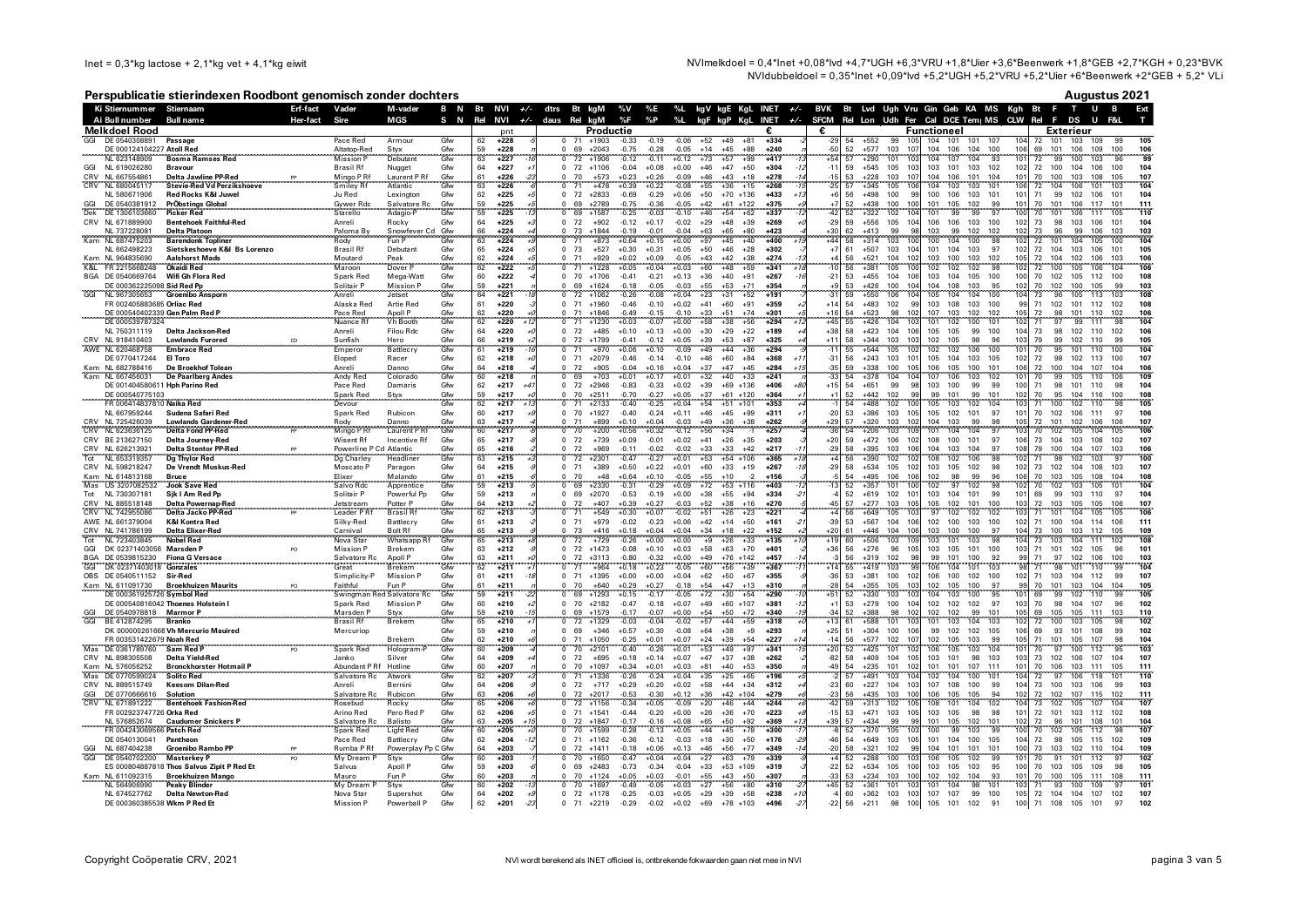NVImelkdoel = 0,4\*Inet +0,08\*lvd +4,7\*UGH +6,3\*VRU +1,8\*Uier +3,6\*Beenwerk +1,8\*GEB +2,7\*KGH + 0,23\*BVK NVIdubbeldoel =  $0.35$ \*Inet +0.09\*Ivd +5.2\*UGH +5.2\*VRU +5.2\*Uler +6\*Beenwerk +2\*GEB + 5.2\* VLi

# Perspublicatie stierindexen Roodbont genomisch zonder dochters

|  |  | Augustus 2021 |  |
|--|--|---------------|--|
|--|--|---------------|--|

|                                           | Ki Stiernummer Stiernaam                                          | Erf-fact | Vader                        | M-vader                         |            | B N Bt NVI +/- dtrs Bt kgM |                          |                          |                                   |                     |                    | %V %E              |                    |                      |                                   |                       |                   | %L kgV kgE KgL INET +/- BVK Bt Lvd Ugh Vru Gin Geb KA MS Kgh Bt F T U B<br>Ext                                                                                                                                                  |
|-------------------------------------------|-------------------------------------------------------------------|----------|------------------------------|---------------------------------|------------|----------------------------|--------------------------|--------------------------|-----------------------------------|---------------------|--------------------|--------------------|--------------------|----------------------|-----------------------------------|-----------------------|-------------------|---------------------------------------------------------------------------------------------------------------------------------------------------------------------------------------------------------------------------------|
| Ai Bull number                            | <b>Bull name</b>                                                  | Her-fact | Sire                         | MGS                             | S N        | Rel NVI                    |                          | $+\sqrt{-}$ daus Rei kgM |                                   |                     | %F                 | $\%$ P             | $\%L$              |                      |                                   | kgF kgP KgL INET $+/$ |                   | SFCM Rel Lon Udh Fer Cal DCE Tem MS CLW Rel F DS U<br>F&L                                                                                                                                                                       |
| <b>Melkdoel Rood</b><br>NL 750391476      | <b>Delta Pitch PP-Red</b>                                         |          | Laurent P Rf                 | Exploding Star Gfw              |            | 63                         | pnt<br>+201              |                          | 72                                | Productie<br>$+382$ | $+0.42$            | $+0.15$            | $-0.09$            | $+53$                | $+27$<br>$+10$                    | $+225$                | €                 | <b>Functioneel</b><br>Exterieur<br>104<br>104<br>100<br>$+401$<br>103<br>10<br>105<br>102<br>99<br>98<br>107<br>102                                                                                                             |
| AWE DE 0667171002 Stanford P              |                                                                   | PO       | Salvatore Rc                 | Powerball P                     | Gfw        | 62                         | $+200$                   |                          | 71<br>$\Omega$                    | $+2452$             | $-0.58$            | $-0.13$            | $+0.04$            | $+48$                | $+74$ $+116$                      | $+439$                | $-1$              | $+319$<br>99<br>103<br>107 104<br>101<br>102<br>72<br>99<br>106<br>107<br>97<br>103<br>56<br><b>gc</b>                                                                                                                          |
| NL 742763845                              | <b>Delta Smash-Red</b>                                            |          | Rosebud                      | Riverboy Rf                     | Gfw        | 65                         | $+200$                   |                          | 72                                | $+134$              | $+0.42$            | $+0.11$            | $-0.07$            | $+41$                | $+14$<br>$+0$                     | $+144$                |                   | $+209$<br>105<br>10<br>108<br>101<br>103<br>102<br>106<br>73<br>98<br>103<br>106<br>105<br>106<br>60                                                                                                                            |
|                                           | DE 000362097615 Garo Red                                          |          | <b>Gywer Rdc</b>             | <b>Mission P</b>                | Gfw        | 59                         | $+199$                   |                          | 69                                | $+1929$             | $-0.26$            | $-0.11$            | $+0.03$            | $+60$                | $+58$<br>$+91$                    | $+391$                |                   | 104<br>$+237$<br>99<br>10<br>103<br>102<br>101<br>97<br>10<br>100<br>105<br>109<br>98<br>52<br>70                                                                                                                               |
| Kam NL 680059187<br>K&L                   | <b>Maltha</b><br>DK 06880304637 Vh Gonzales Get Red               |          | Malcolm Rf<br>Gonzales       | Commander                       | Gfw<br>Gfw | 65<br>59                   | $+199$<br>$+198$         |                          | 73<br>69                          | $+1416$<br>$+869$   | $-0.17$<br>$+0.03$ | $+0.11$<br>$+0.17$ | $-0.03$<br>$-0.03$ | $+47$<br>$+42$       | $+61$<br>$+62$<br>$+47$<br>$+37$  | $+367$<br>$+292$      |                   | 104<br>60<br>$+114$<br>100<br>10<br>101<br>101<br>102<br>96<br>10 <sup>°</sup><br>73<br>100<br>102<br>103<br>104<br>$+403$<br>107<br>102<br>103<br>104<br>111<br>107<br>51<br>104<br>100<br>105<br>$\alpha$<br>69<br>100<br>101 |
| Mas<br>US 3201598550                      | <b>Avid Red</b>                                                   |          | Avance Red                   | Helix                           | Gfw        | 59                         | $+198$                   |                          | 69                                | $+1050$             | $+0.28$            | $-0.15$            | $+0.06$            | $+73$                | $+24$<br>$+53$                    | $+268$                |                   | 52<br>104<br>97<br>104<br>104<br>109<br>102<br>107<br>$+382$<br>10<br>104<br>101<br>10 <sup>1</sup><br>102<br>69                                                                                                                |
| NL 966708844                              | Oelhorst                                                          |          | Salvatore Rc                 | Whatsapp Rf                     | Gfw        | 63                         | $+197$                   |                          | 72<br>$\Omega$                    | $+2648$             | $-1.11$            | $-0.40$            | $+0.04$            | $-2$                 | $+52$ +125                        | $+247$                | $-1$ <sup>-</sup> | 57<br>103<br>100<br>72<br>103<br>$+410$<br>102<br>107<br>109<br>98<br>102<br>102<br>106<br>104<br>99                                                                                                                            |
|                                           | FR 004242913399 Omatt Red                                         |          |                              |                                 | Gfw        | 60                         | $+197$                   |                          | 70<br>$\Omega$                    | $+1416$             | $-0.61$            | $-0.23$            | $+0.06$            | $+5$                 | $+29$<br>$+70$                    | $+150$                | $-10$             | 52<br>$+647$<br>107<br>103<br>102<br>102<br>101<br>94<br>102<br>69<br>96<br>102<br>117<br>99<br>108                                                                                                                             |
| Mas DE 0362223480<br>GGI<br>NL 681815302  | <b>Giga Red P</b><br><b>Poppe Frisk Red</b>                       | PO       | <b>Gywer Rdc</b><br>Pace Red | <b>Mission P</b><br>Silver      | Gfw<br>Gfw | 59<br>63                   | $+196$<br>$+196$         |                          | 69<br>72                          | $+2201$<br>$+1328$  | $-0.45$<br>$-0.14$ | $-0.21$<br>$-0.05$ | $-0.05$<br>$-0.02$ | $+52$<br>$+46$       | $+57$<br>$+95$<br>$+43$<br>$+59$  | $+371$<br>$+291$      | $-34$             | 97<br>$+352$<br>103<br>103<br>96<br>109<br>104<br>52<br>10<br>101<br>101<br>100<br>69<br>101<br>102<br>55<br>$+288$<br>101<br>101<br>100<br>98<br>100<br>100<br>73<br>100<br>102<br>111<br>107<br>104<br>101                    |
|                                           | CA 000012111757 Dark Red                                          |          |                              | Alchemy                         | Gfw        | 63                         | $+195$                   |                          | 72<br>$\Omega$                    | $+1797$             | $-0.26$            | $-0.19$            | $-0.03$            | $+54$                | $+45$<br>$+79$                    | $+322$                | $+21$             | $+385$<br>100<br>103<br>102<br>72<br>57<br>103<br>100<br>103<br>102<br>102<br>102<br>112<br>97<br>106                                                                                                                           |
| NL 610761104                              | Dykster 3 Star Astra Red                                          |          | Altatop-Red                  | Pace Red                        | Gfw        | 59                         | $+195$                   |                          | 69                                | $+1426$             | $-0.12$            | $-0.08$            | $-0.08$            | $+52$                | $+43$<br>$+57$                    | $+303$                | -28               | 107<br>$+340$<br>99<br>$10^{1}$<br>105<br>101<br>106<br>105<br>103<br>104<br>105<br>113<br>51<br>96<br>69                                                                                                                       |
| DE 0539693467                             | Notebook P                                                        | PO       | Nuance Rf                    | Apoll P                         | Gfw        | 62                         | $+195$                   |                          | 71<br>$\Omega$                    | $+1348$             | $-0.08$            | $-0.11$            | $+0.09$            | $+53$                | $+70$<br>$+38$                    | $+288$<br>+424        | $+22$             | $+455$<br>101<br>101<br>100<br>100<br>103<br>71<br>95<br>97<br>55<br>104<br>$10^{\circ}$<br>99<br>108<br>101<br>102<br>100<br>99                                                                                                |
| DE 0539719247                             | <b>Dreamer</b><br>DE 000362058193 Ehl May Red Pp                  |          | Dreamboy<br>My Dream P       | Go Now Rf<br>Hologram-P         | Gfw<br>Gfw | 61<br>60                   | $+194$<br>$+194$         |                          | 71<br>70                          | $+1646$<br>$+1600$  | $-0.07$<br>$-0.14$ | $+0.05$<br>$-0.10$ | $-0.07$<br>$+0.14$ | $+67$<br>$+58$       | $+64$<br>$+68$<br>$+48$<br>$+87$  | $+345$                | $+23$<br>$+28$    | 55<br>$+289$<br>98<br>97<br>100<br>98<br>102<br>71<br>101<br>105<br>97<br>101<br>99<br>$+408$<br>105<br>103<br>102<br>98<br>10<br>105<br>103<br>71<br>101<br>103<br>97<br>100<br>52                                             |
| NL 892114915                              | <b>Delta Jovial-Red</b>                                           |          | Moutard                      | Riverboy Rf                     | Gfw        | 63                         | $+194$                   |                          | 71                                | $-223$              | $+0.81$            | $+0.40$            | $-0.02$            | $+55$                | $+24$<br>$-12$                    | $+210$                | $-51$             | 57<br>$+442$<br>105<br>101<br>103<br>105<br>98<br>103<br>73<br>102<br>105<br>104<br>106<br>10!<br>104                                                                                                                           |
|                                           | FR 002213516927 Oded Red                                          |          | Mild Red                     | Ideolo                          | Gfw        | 60                         | $+193$                   |                          | 70                                | $+2587$             | $-0.74$            | $-0.25$            | $-0.04$            | $+36$                | $+66$<br>$+114$                   | $+380$                | $-13$             | 100<br>99<br>102<br>52<br>$+404$<br>101<br>10<br>99<br>101<br>70<br>101<br>102<br>105<br>97<br>102                                                                                                                              |
|                                           | FR 002213516915 Omilk Red                                         |          | Mild Red                     | Ideolo                          | Gfw        | 60                         | $+193$                   |                          | 70<br>$\Omega$                    | $+1530$             | $-0.10$            | $-0.16$            | $-0.04$            | $+59$                | $+39$<br>$+66$                    | $+304$                |                   | 99<br>101<br>52<br>101<br>105<br>104<br>102<br>102<br>102<br>104<br>98<br>$+326$<br>10 <sub>1</sub><br>70<br>100                                                                                                                |
| CRV<br>NL 726623965<br>FR 2254903200      | Delta Amaretto-Red<br><b>Moedis Red</b>                           |          | Wisent Rf                    | <b>Bolt Rf</b><br><b>Brekem</b> | Gfw<br>Gfw | 65<br>62                   | $+193$<br>$+192$         |                          | 72<br>$\Omega$<br>71              | $+415$<br>$+1046$   | $+0.09$<br>$-0.13$ | $+0.13$<br>$+0.02$ | $-0.05$<br>$+0.01$ | $+26$<br>$+35$       | $+26$<br>$+15$<br>$+39$<br>$+49$  | $+166$<br>$+248$      | $-22$             | 108<br>106<br>101<br>104<br>73<br>99<br>107<br>107<br>60<br>$+325$<br>104<br>105<br>98<br>105<br>105<br>56<br>$+454$<br>101<br>104<br>101<br>101<br>99<br>103<br>72<br>100<br>104<br>109<br>100<br>105                          |
| K&L<br>FR 2935886401                      | ,,,,,,,,,,,,,,,,,,,,,,,,,,,,,,,,,,,<br>Ranouko P                  |          | Crown-Red                    | Minger                          | Gfw        | 58                         | $+192$                   |                          | 69                                | $+1072$             | $+0.05$            | $-0.17$            | $+0.03$            | $+53$                | $+23$<br>$+52$                    | $+221$                |                   | 108<br>50<br>$+559$<br>104<br>101<br>100<br>102<br>69<br>106<br>112<br>100<br>101<br>103                                                                                                                                        |
| DE 1504159514                             | <b>Epos Red</b>                                                   |          | Eloped                       | Brekem                          | Gfw        | 62                         | $+191$                   |                          | 71                                | $+1516$             | $-0.38$            | $-0.30$            | $-0.08$            | $+31$                | $+25$<br>$+61$                    | $+186$                | $-27$             | 56<br>$+518$<br>104<br>103<br>104<br>101<br>102<br>108<br>102<br>71<br>99<br>103<br>109<br>104<br>107                                                                                                                           |
|                                           | DE 001405504558 Dit Lino Red P                                    |          |                              | Sunfish                         | Gfw        | 62                         | $+191$                   |                          | $\Omega$<br>71                    | $+964$              | $-0.28$            | $-0.07$            | $+0.08$            | $+17$                | $+28$<br>$+51$                    | $+166$                | +48               | 105<br>110<br>101<br>102<br>94<br>99<br>110<br>100<br>103<br>55<br>$+526$<br>103<br>104<br>103<br>71                                                                                                                            |
| NL 633589466<br>DE 1306026825             | Peeldijker K&I Oh Megaman<br>Mac Red Po                           |          | My Dream P<br>My Dream P     | Styx<br>Sveen F                 | Gfw<br>Gfw | 60<br>60                   | $+190$<br>$+190$         |                          | 71<br>70<br>$\Omega$              | $+1497$<br>$+1076$  | $-0.16$<br>$+0.01$ | $-0.04$<br>$+0.05$ | $-0.01$<br>$+0.03$ | $+51$<br>$+49$       | $+50$<br>$+67$<br>$+43$<br>$+52$  | $+332$<br>$+295$      | $+39$             | $+325$<br>104<br>53<br>100<br>100<br>104<br>96<br>102<br>101<br><b>Q</b><br>104<br>98<br>99<br>109<br>71<br>103<br>52<br>$+342$<br>100<br>99<br>98<br>103<br>103<br>101<br>71<br>92<br>97<br>113<br>98<br>103                   |
| DE 0360425760                             | Lui Red Pp                                                        |          |                              | Apoll P                         | Gfw        | 62                         | +190                     |                          | 71                                | $+815$              | $-0.24$            | $-0.06$            | $+0.14$            | $+15$                | $+24$<br>$+50$                    | $+145$                | $+64$             | 105<br>108<br>106<br>104<br>55<br>$+601$<br>102<br>10 <sub>1</sub><br>100<br>102<br>71<br>96<br>98<br>111<br>100                                                                                                                |
| BE 113237965                              | <b>Munford Vd Kouterhoeve</b>                                     |          | Fireman                      | Bookem                          | Gfw        | 63                         | $+189$                   |                          | 72                                | $+2469$             | $-0.57$            | $-0.40$            | $+0.01$            | $+49$                | $+46$ +114                        | $+326$                |                   | 102<br>$+575$<br>103<br>105<br>98<br>105<br>103<br>57<br>101<br>99<br>72<br>101<br>100<br>104                                                                                                                                   |
| CRV<br>NL 562125423                       | Delta Jurassic-Red                                                |          | Maroon                       | Riverboy Rf                     | Gfw        | 63                         | $+189$                   |                          | 71<br>$\Omega$                    | $+980$              | $+0.02$            | $-0.06$            | $-0.02$            | $+46$                | $+30$<br>$+43$                    | $+233$                | $-63$             | 105<br>58<br>$+372$<br>105<br>104<br>102<br>104<br>101<br>101<br>107<br>72<br>103<br>107<br>105<br>100<br>99<br>58<br>103                                                                                                       |
| NL 630836679<br>US 3143029864             | Drouner A 289<br><br><b>Avance Red</b>                            |          | Effort<br>Apprentice         | Badger-Bluff Fa Gfw             | Gfw        | 67<br>63                   | $+189$<br>$+189$         |                          | 73<br>71                          | $+1567$<br>$+1129$  | $-0.55$<br>$-0.02$ | $-0.16$<br>$-0.17$ | $+0.07$<br>$+0.04$ | $+16$<br>$+49$       | $+41$<br>$+78$<br>$+25$<br>$+55$  | $+225$<br>$+222$      | $+42$             | $+243$<br>99<br>107<br>99<br>101<br>107<br>104<br>104<br>102<br>72<br>112<br>102<br>105<br>107<br>55<br>$+438$<br>104<br>103<br>100<br>101<br>10 <sup>1</sup><br>71<br>102<br>103<br>107<br>110<br>102                          |
| DE 000539849889                           |                                                                   |          | Mission P                    | <b>Blueprint Pp</b>             | Gfw        | 62                         | $+188$<br>$-2$           |                          | 71<br>$\Omega$                    | $+2466$             | $-0.54$            | $-0.19$            | $+0.05$            | $+53$                | $+68$ +118                        | $+426$                | $+22$             | 56<br>$+255$<br>97<br>101<br>102<br>102<br>72<br>102<br>103<br>100<br>97<br>101<br>101<br>107<br>97                                                                                                                             |
| FR 5625554297 Rividig                     |                                                                   |          | Crown-Red                    | Nemo Red                        | Gfw        | 59                         | $+188$                   |                          | 69                                | $+978$              | $+0.08$            | $+0.05$            | $+0.02$            | $+51$                | $+40$<br>$+46$                    | $+285$                | $-52$             | 51<br>$+344$<br>102<br>103<br>101<br>102<br>103<br>102<br>101<br>69<br>106<br>105<br>112<br>101<br>109                                                                                                                          |
|                                           | FR 002931254852 Nancy Red                                         |          | Power                        | <b>Hetox Red</b>                | Gfw        | 62                         | $+188$                   |                          | $\Omega$<br>71                    | $+1255$             | $-0.30$            | $-0.07$            | $+0.03$            | $+28$                | $+38$<br>$+60$                    | $+233$                |                   | $+318$<br>100<br>103<br>100<br>102<br>109<br>54<br>10 <sub>1</sub><br>104<br>108<br>72<br>98<br>105<br>115<br>101                                                                                                               |
|                                           | PL 005349122291 Greko G<br>DE 000123431889 Romco Red              |          | Great<br><b>Rusty Red</b>    | Label P<br>Jedi                 | Gfw<br>Gfw | 61<br>61                   | $+187$<br>$+186$         |                          | 71<br>$\Omega$<br>71<br>$\Omega$  | $+1518$<br>$+1815$  | $+0.16$<br>$-0.27$ | $+0.01$<br>$-0.17$ | $-0.05$<br>$-0.12$ | $+83$<br>$+54$       | $+55$<br>$+64$<br>$+48$<br>$+71$  | $+419$<br>$+332$      | $+44$<br>$-40$    | 98<br>55<br>$+288$<br>101<br>98<br>98<br>102<br>98<br>100<br>100<br>71<br>98<br>97<br>99<br>100<br>101<br>105<br>$+459$<br>103<br>10 <sup>1</sup><br>101<br>101<br>102<br>98<br>71<br>101<br>103<br>111<br>97<br>53             |
| CRV NL 653931548                          | Agus Snowdrop PP Red                                              |          | Jim P                        | Eduard                          | Gfw        | 63                         | $+186$                   |                          | 71                                | $+200$              | $+0.74$            | $+0.22$            | $+0.11$            | $+71$                | $+26$<br>$+18$                    | $+261$                |                   | $+147$<br>57<br>102<br>103<br>111<br>10<br>102<br>102<br>101<br>72<br>104<br>107<br>105<br>101<br>111                                                                                                                           |
| Kam NL 656965812                          | <b>Gansey's Antartica</b>                                         |          | Stellando Rf                 | Dakker                          | Gfw        | 65                         | $+186$                   |                          | $\Omega$<br>72                    | $+354$              | $+0.26$            | $+0.20$            | $-0.02$            | $+38$                | $+30$<br>$+14$                    | $+207$                |                   | $+426$<br>102<br>97<br>101<br>103<br>97<br>103<br>73<br>98<br>102<br>103<br>106<br>104<br>10 <sup>1</sup><br>61                                                                                                                 |
| CRV NL 931628928                          | Van De Perzikhoeve Stanova-Red                                    |          | Nova Star                    | Atlantic<br>Citation            | Gfw<br>Gfw | 66                         | $+185$                   |                          | 72<br>71                          | +600                | $-0.27$            | $+0.10$            | $+0.02$            | $^{\rm +3}$<br>$+58$ | $+30$<br>$+29$<br>$+35$           | $+138$                |                   | $+264$<br>106<br>10 <sub>F</sub><br>102<br>99<br>99<br>98<br>105<br>80<br>109<br>106<br>109<br>105<br>111<br>60<br>103<br>100<br>102<br>102<br>108                                                                              |
| DE 0122483944<br>FR 002930875799 Narnia   | <b>Bergamo</b>                                                    |          | Bretagne<br>Eloped           | Hudrit                          | Gfw        | 63<br>62                   | $+184$<br>$+184$         |                          | 71<br>$\Omega$                    | $+1417$<br>$+1260$  | $-0.06$<br>$-0.10$ | $-0.16$<br>$-0.08$ | $+0.02$<br>$+0.02$ | $+47$                | $+66$<br>$+38$<br>$+59$           | $+285$<br>$+272$      | $-42$             | $+279$<br>100<br>101<br>72<br>10:<br>101<br>103<br>112<br>100<br>71 102<br>54<br>$+339$<br>103<br>104<br>98<br>99<br>102<br>101<br>104<br>104<br>106<br>104<br>100                                                              |
| DE 000667171066 Pate                      |                                                                   |          | Pace Red                     |                                 | Gfw        | 62                         | $+184$                   |                          | 71                                | $+1397$             | $-0.39$            | $-0.06$            | $-0.03$            | $+25$                | $+44$<br>$+61$                    | $+251$                | $+17$             | 100<br>102<br>53<br>$+478$<br>98<br>103<br>104<br>106<br>102<br>71<br>96<br>99<br>111<br>100<br>104                                                                                                                             |
| .                                         | DE 000540677544 Spazio Red                                        |          | Spark Red                    | Modeco<br>Styx                  | Gfw        | 60                         | $+184$                   |                          | 70<br>$^{\circ}$                  | $+1927$             | $-0.72$            | $-0.27$            | $+0.06$            | $+13$                | $+42$<br>+94                      | $+228$                |                   | 100<br>98<br>103 <sup>1</sup><br>107<br>104<br>99<br>108<br>102<br>52<br>$+502$<br>10<br>70<br>104<br>98<br>-114                                                                                                                |
| Kam NL 749541356<br>CRV NL 688371421      | Arena                                                             |          | Goal                         | Delegate                        | Gfw        | 63<br>63                   | $+184$<br>$+184$         |                          | 71<br>$\Omega$<br>71              | $+120$<br>$+168$    | $+0.44$<br>$+0.16$ | $+0.24$<br>$+0.31$ | $+0.14$<br>$-0.01$ | $+42$<br>$+21$       | $+24$<br>$+17$<br>$+32$<br>$+7$   | $+192$<br>$+177$      | $-23$             | 104<br>102<br>72<br>101<br>113<br>58<br>$+406$<br>102 104<br>100<br>101<br>104<br>104<br>103<br>109<br>$+373$<br>100<br>106<br>104<br>58<br>102<br>106<br>97<br>105<br>72<br>99<br>104<br>101<br>106                            |
| NL 585706450                              | <b>Delta Listrotto-Red</b><br><b>Groenibo Cornwall</b>            |          | Rody<br>Popcorn              | Maestro Rf<br>Stellando Rf      | Gfw<br>Gfw | 61                         | $+183$                   |                          | 70                                | $+544$              | $+0.18$            | $+0.15$            | $-0.01$            | $+40$                | $+33$<br>$+24$                    | $+227$                |                   | 104<br>108<br>98<br>103<br>10 <sub>i</sub><br>104<br>98<br>10<br>105<br>$+351$<br>105<br>100<br>107<br>108<br>55                                                                                                                |
|                                           | DK 000000260950 Vh Tirsvad Gonzales Gozpred                       |          | Gonzales                     | <b>Mission P</b>                | Gfw        | 59                         | $+182$                   |                          | 69<br>$\Omega$                    | $+1687$             | $-0.35$            | $-0.06$            | $+0.05$            | $+41$                | $+55$<br>$+82$                    | $+336$                |                   | 100<br>104<br>112<br>103<br>52<br>+343 101<br>106<br>100<br>69<br>100<br>103<br>93<br>103<br>96                                                                                                                                 |
| NI 660850678                              | Sanderij Polka-Red P                                              |          | Apoll P                      | Kanu P<br>Luz Red Pp            | Gfw        | 65                         | +182                     |                          | $\frac{73}{71}$                   | $+1060$             | $-0.22$            | $-0.01$            | $+0.03$            | $+27$                | $+37$<br>$+51$                    | $+224$                |                   | 95<br>109<br>104<br>$+562$<br>102<br>104<br>99<br>101<br>10 <sub>c</sub><br>72<br>98<br>102<br>100<br>60<br>10<br>.<br>و                                                                                                        |
|                                           | FR 005631923402 Poz Red P<br>Kam NL 597787049 Broekhuizen Richard |          | Mega-Watt<br>Rosebud         | Jester Rf                       | Gfw<br>Gfw | 62<br>65                   | $+181$<br>$+181$<br>$+1$ |                          | 72<br>$\Omega$                    | $+1381$<br>$+564$   | $-0.03$<br>$-0.07$ | $-0.12$<br>$+0.07$ | $+0.11$<br>$+0.06$ | $+59$<br>$+19$       | $+38$<br>$+73$<br>$+26$<br>$+31$  | $+302$<br>$+156$      | $-2$              | $+323$<br>105<br>103<br>103<br>100<br>55<br>103<br>108<br>102<br>72<br>98<br>101<br>102<br>110<br>102<br>107<br>108<br>60<br>$+214$<br>103<br>10f<br>106<br>102<br>10 <sub>f</sub><br>72 106<br>104<br>105<br>105               |
|                                           | DE 000360024043 Rr Sting-Red                                      |          | Styx                         | Apoll P                         | Gfw        |                            | +180                     |                          | 71                                | $+2347$             | $-0.64$            | $-0.29$            | $+0.11$            | $+37$                | $+54$<br>$+118$                   | $+335$                |                   | 99<br>100<br>98<br>102<br>104<br>105<br>$+502$<br>104<br>101<br>10<br>110<br>98                                                                                                                                                 |
|                                           | DE 000540130016 Wil 30016                                         |          |                              | <b>Apoll P</b>                  | Gfw        | 63                         | $+179$                   |                          | 72                                | $+1480$             | $-0.57$            | $-0.16$            | $+0.08$            | $+11$                | $+38$<br>$+75$                    | $+201$                |                   | 104<br>$+454$<br>103<br>108<br>106<br>104<br>95<br>103<br>109<br>98<br>55<br>99                                                                                                                                                 |
| PL 005355659385                           |                                                                   |          | Selfie                       | Mr. Marco                       | Gfw        | 61                         | $+178$                   |                          | $\Omega$<br>- 70                  | $+1623$             | $-0.58$            | $-0.09$            | $+0.01$            | $+16$                | $+49$<br>$+75$                    | $+257$                | -50               | 103<br>$+518$<br>102<br>100<br>99<br>70<br>105<br>98<br>55<br>10 <sub>F</sub><br>102<br>100<br>101<br>103<br>104                                                                                                                |
| FR 002918426798 Ovni                      | ES 003304866635 Santo Red                                         |          | Born P<br>Zuma               | Pat-Red<br>Akyol                | Gfw<br>Gfw | 61<br>59                   | $+176$<br>$+176$         |                          | 71<br>69                          | $+1622$<br>$+2207$  | $-0.05$<br>$-0.47$ | $-0.08$<br>$-0.27$ | $-0.01$<br>$+0.03$ | $+68$<br>$+50$       | $+50$<br>$+73$<br>$+51$<br>$+104$ | $+370$<br>$+345$      | $+19$<br>$-10$    | $+406$<br>102<br>101<br>103<br>97<br>70<br>95<br>101<br>102<br>96<br>98<br>53<br>qq<br>98<br>99<br>103<br>$+320$<br>100<br>52<br>99<br>99<br>104<br>104<br>108<br>97<br>101<br>102<br>70<br>100                                 |
| CRV NL 666502427                          | K&I Wilder Saturnus PP Red                                        |          | <b>Mission</b> F             | Apoll P                         | Gfw        | 63                         | $+176$                   |                          | $\Omega$                          | 72 +1514            | $-0.18$            | $-0.02$            | $+0.04$            | $+50$                | $+52$<br>$+73$                    | $+340$                | $+11$             | 56<br>$+302$<br>99<br>101<br>107<br>98<br>103<br>97<br>101<br>72<br>101<br>103<br>104<br>97<br>101                                                                                                                              |
| NL 894813627                              | Poppe Red Hot Bonus Red<br>Poppe Red Hot Bonus Red                |          | Bagno<br>Hawai               | Debutant<br>Afterburner         | Gfw<br>Gfw | 63                         | $+176$                   |                          | 71                                | $+1893$             | $-0.39$            | $-0.25$            | $+0.06$            | $+45$                | $+43$<br>$+92$                    | $+298$                | $+29$<br>$-37$    | 57<br>$+383$<br>100<br>105<br>97<br>104<br>101<br>101<br>97<br>77<br>98<br>100<br>109<br>96<br>102                                                                                                                              |
|                                           | DE 000540769041 Hale Red                                          |          |                              |                                 | Gfw        | 60<br>61                   | $+176$<br>$+174$         |                          | 70                                | $+772$<br>$-342$    | $+0.35$            | $-0.10$            | $+0.07$            | $+66$<br>$+47$       | $+19$<br>$+41$                    | $+229$                |                   | 98<br>$+333$<br>10 <sup>2</sup><br>100<br>105<br>100<br>102<br>100<br>102<br>100<br>10 <sup>2</sup><br>106<br>110<br>70<br>52<br>106<br>105<br>103<br>71                                                                        |
| FR 002931360969 Orjal<br>CRV NL 643401574 | Delta Dubai PP-Red                                                | PP       | Born P<br>Jim P              | Heno P<br><b>Brasil Rf</b>      | Gfw        | 63                         | $+173$                   |                          | 70<br>$\Omega$<br>71<br>$\Omega$  | $+912$              | $+0.79$<br>$+0.31$ | $+0.22$<br>$+0.07$ | $-0.15$<br>$+0.03$ | $+69$                | $-27$<br>$+5$<br>$+39$<br>$+44$   | $+111$<br>$+318$      | $+5$              | $+542$<br>106<br>101<br>101<br>102<br>102<br>100<br>53<br>104<br>105<br>110<br>58<br>$+128$<br>100<br>103<br>108<br>101<br>101<br>104<br>72<br>100<br>105<br>109<br>103<br>107<br><b>q</b>                                      |
| GGI<br>DE 0540109244                      | <b>Summertime</b>                                                 |          | Styx                         | Altahotrod                      | Gfw        | 62                         | $+173$                   |                          | 71                                | $+2308$             | $-0.69$            | $-0.32$            | $-0.01$            | $+31$                | $+49$<br>$+104$                   | $+297$                |                   | 54<br>$+149$<br>102<br>104<br>107<br>97<br>99<br>106<br>110<br>10<br>105<br>110<br>104<br>10<br>71                                                                                                                              |
| CRV<br>NL 899150808                       | Delta Punch P-Red                                                 | PO       | Rosebud                      | <b>Bolt Rf</b>                  | Gfw        | 65                         | $+173$                   |                          | 73                                | $+182$              | $+0.42$            | $+0.27$            | $-0.04$            | $+43$                | $+29$<br>$+5$                     | $+211$                | $+45$             | 60<br>100<br>105<br>102<br>106<br>106<br>106<br>73<br>97<br>98<br>104<br>$+4$<br>10 <sup>1</sup><br>108<br>102                                                                                                                  |
|                                           |                                                                   |          | Brekem                       | Alchemy                         | Gfw<br>Gfw | 64                         | $+172$                   |                          | $\frac{72}{71}$<br>$\overline{0}$ | $+1601$             | $-0.54$            | $-0.24$            | $+0.09$            | $+19$                | $+34$<br>$+82$                    | $+204$                | -3.               | 100<br>60<br>+370<br>102<br>101<br>103<br>106<br>104<br>101<br>73<br>99<br>103<br>112<br>103<br>108                                                                                                                             |
| PL 005363146105                           | DE 0539885067 Modul PP                                            |          | Bretagne<br><b>Mission P</b> | Redman<br>Kanu P                | Gfw        | 63<br>63                   | $+172$<br>$+172$         |                          | 72<br>$\Omega$                    | $+476$<br>$+938$    | $+0.10$<br>$-0.40$ | $+0.16$<br>$-0.02$ | $+0.00$<br>$+0.08$ | $+30$<br>$+5$        | $+31$<br>$+22$<br>$+32$<br>$+50$  | $+197$<br>$+157$      | $+39$<br>$+11$    | 55<br>103<br>72<br>$+357$<br>104<br>100<br>101<br>98<br>102<br>93<br>99<br>108<br>10<br>96<br>100<br>56<br>105<br>102<br>103<br>71<br>96<br>103<br>$+529$<br>100<br>10 <sup>1</sup><br>101<br>103<br>99<br>109<br>100           |
| Kam NL 633058904                          | <b>Braakman Anrico</b>                                            |          | Anreli                       | Atlantic                        | Gfw        | 64                         | $+171$                   |                          | 72<br>$\Omega$                    | $+614$              | $+0.10$            | $+0.12$            | $-0.04$            | $+36$                | $+33$<br>$+24$                    | $+218$                | $+34$             | 103<br>103<br>100<br>103<br>59<br>$+298$<br>102<br>10<br>101<br>105<br>72<br>99<br>100<br>102<br>104                                                                                                                            |
| FR 002941423013 Olist P                   |                                                                   |          | Atomic Pp                    |                                 | Gfw        | 61                         | $+171$                   |                          | 71<br>$\Omega$                    | $+759$              | $+0.02$            | $+0.03$            | $+0.05$            | $+36$                | $+30$<br>$+39$                    | $+210$                | $+33$             | 106<br>53<br>$+483$<br>100<br>10 <sup>2</sup><br>104<br>102<br>102<br>101<br>10 <sup>1</sup><br>71<br>101<br>103<br>110<br>100                                                                                                  |
| Mas DE 0359972175 Divo Red F              |                                                                   | PO       | Deal Red P                   | Label P                         | Gfw        | 62                         | $+171$                   |                          | $\Omega$<br>71<br>$\Omega$        | $+644$              | $+0.13$            | $+0.04$            | $+0.09$            | $+40$                | $+27$<br>$+37$                    | $+206$                | $+33$             | $+344$<br>100<br>99<br>100<br>101 71<br>106<br>97<br>101<br>56<br>104<br>105<br>100<br>99<br>101<br>99<br>100<br><b>gc</b>                                                                                                      |
| DE 0540483226<br>GGI                      | PL 005366188133 Sisco Red<br>Broker PP                            |          | Sunset Red<br>Born P         | Apoll P<br><b>Blue P</b>        | Gfw<br>Gfw | 61<br>62                   | $+170$<br>$+170$<br>+1   |                          | 71<br>$\Omega$<br>71              | $+2062$<br>$+1243$  | $-0.40$<br>$+0.04$ | $-0.26$<br>$-0.13$ | $+0.01$<br>$-0.07$ | $+51$<br>$+59$       | $+47$<br>$+95$<br>$+32$<br>$+50$  | $+328$<br>$+270$      | $+51$<br>$+16$    | 102<br>100<br>95<br>98<br>53<br>$+423$<br>103<br>97<br>71<br>98<br>97<br>103<br>104<br>$+254$<br>100<br>100<br>102<br>103<br>99<br>99<br>102<br>102<br>100<br>54<br>10<br>71<br>106                                             |
| DE 000361837229                           |                                                                   |          | Spark Red                    | Styx                            | Gfw        | 59                         | $+170$<br>$+11$          |                          | 70<br>$\Omega$                    | $+1730$             | $-0.68$            | $-0.37$            | $+0.07$            | $+10$                | $+25$<br>$+86$                    | $+149$                | $-11$             | 99<br>106<br>$+371$<br>102<br>106<br>101<br>103<br>70<br>98<br>102<br>113<br>99<br>52<br>103<br>10f                                                                                                                             |
|                                           | Kam NL 597787892 Broekhuizen Goalgetter                           |          | Goal                         | Snow Rf                         | Gfw        | 64                         | $+169$<br>$-1.$          |                          | 72<br>$\Omega$                    | $+639$              | $+0.48$            | $+0.33$            | $+0.07$            | $+71$                | $+52$<br>$+35$                    | $+373$                | $-29$             | 104<br>100<br>58<br>$+270$<br>100<br>98<br>103<br>99<br>73<br>105<br>105<br>104<br>102<br>105                                                                                                                                   |
|                                           | FR 002913510947 Olaska Red                                        |          | Alaska Red                   | Cyrus                           | Gfw        | 61                         | $+169$                   |                          | 71                                | $+2208$             | $-0.66$            | $-0.26$            | $+0.04$            | $+30$                | $+52$<br>$+105$                   | $+308$                | $-16$             | 104<br>$+312$<br>100<br>101<br>102<br>100<br>103<br>100<br>100<br>104<br>108<br>105<br>54<br>71<br>100                                                                                                                          |
| CRV NL 615059167                          | Delta Popcorn-Red                                                 |          | Carnival                     | <b>Riverboy Rf</b>              | Gfw        | 69                         | $+169$<br>$-17$          |                          | 73<br>$^{\circ}$                  | $+384$              | $+0.24$            | $+0.11$            | $+0.01$            | $+38$                | $+23$<br>$+18$                    | $+180$                |                   | 62<br>$+443$<br>105 101<br>100 101 101 102<br>102 83 105 108<br>111<br>102<br>110                                                                                                                                               |